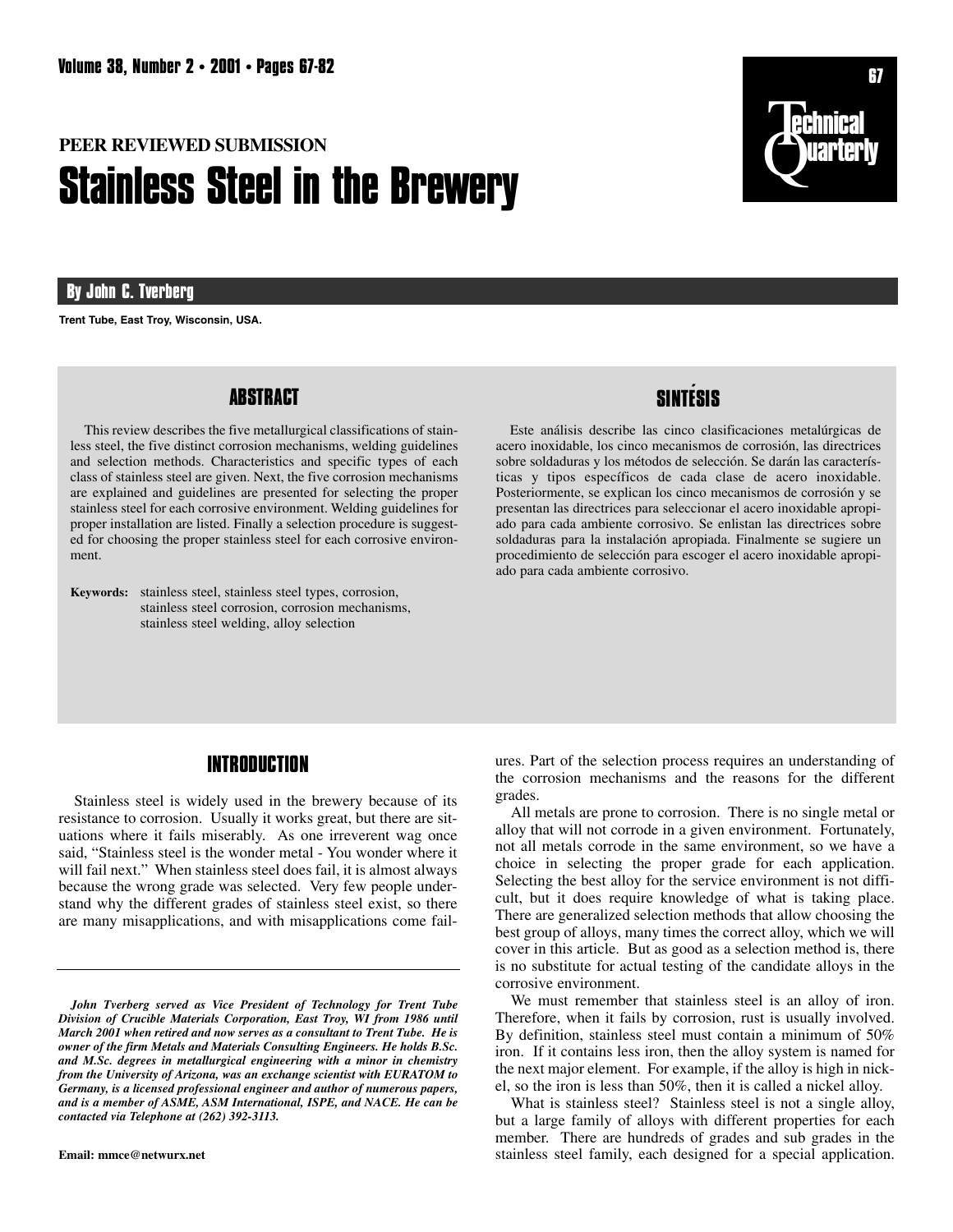Chromium is the unique (some would say "magic") element that transforms iron into stainless steel<sup>[9]</sup>. Stainless steel must contain at least 10.5% chromium to provide adequate resistance to rusting, and the more chromium the alloy contains the better the oxidation resistance becomes. But there is an upper limit to the amount of chromium the iron can hold, which is about 29%. Chromium imparts a special property to the iron that makes it corrosion resistant. When chromium is in excess of 10.5% the corrosion barrier changes from an active film to a passive film. An active film forms continuously over time in the corroding solution, sloughs off, and continues to grow until the base metal is consumed. A passive film forms quickly, then stops growing. This passive layer is extremely thin, in the order of 10 to 100 atoms thick [6] or 30 to 300 Angstroms. It is composed mainly of chromium oxide, which prevents further diffusion of oxygen into the base metal. But chromium also is stainless steel's Achilles Heel, and the chloride ion is its nemesis. Chloride combines with the chromium in the passive layer and forms soluble chromium chloride. As the chromium dissolves, active iron is exposed on the surface, which reacts with the environment to form rust. Alloying elements, like molybdenum, minimize this reaction.

Other elements, Table 1, may be added for special purposes such as high temperature oxidation resistance, sulfuric acid resistance, greater ductility, high temperature creep resistance, abrasion resistance or high strength. None of these elements make stainless steel stainless, only chromium can do that.

#### **TABLE 1**

#### **Stainless steel alloying elements and their purposes.**

| Chromium         | <b>Oxidation Resistance</b>                                                                                                                |
|------------------|--------------------------------------------------------------------------------------------------------------------------------------------|
| <b>Nickel</b>    | <b>Austenite Former</b><br>Increases Resistance to Mineral Acids<br>Produces Tightly Adhering High Temperature Oxides                      |
| Molybdenum       | Increases Resistance to Chlorides                                                                                                          |
| Copper           | Provides Resistance to Sulfuric Acid<br>Precipitation Hardener Together with Titanium<br>and Aluminum                                      |
| <b>Manganese</b> | Austenite Former<br><b>Combines with Sulfur</b><br>Increases the Solubility of Nitrogen                                                    |
| Nitrogen         | Austenite Former<br><b>Improves Resistance to Chlorides</b>                                                                                |
| <b>Sulfur</b>    | Improves Weldability of Certain Austenitic Stainless Steels<br>Improves the Machinability of Certain Austenitic<br><b>Stainless Steels</b> |
| <b>Titanium</b>  | Stabilizes Carbides to Prevent Formation of<br>Chromium Carbide<br><b>Precipitation Hardener</b>                                           |
| <b>Niohium</b>   | <b>Carbide Stabilizer</b><br><b>Precipitation Hardener</b>                                                                                 |
| <b>Aluminum</b>  | Deoxidizer<br><b>Precipitation Hardener</b>                                                                                                |
| Carbon           | <b>Carbide Former and Strengthener</b>                                                                                                     |

# **THE TYPES OF STAINLESS STEEL**

#### **History**

Stainless steels are a rather recent addition to the materials world. Chromium additions to iron were first made to improve the strength of military ordnance. Most of these efforts failed because the steels of early 1800s were so high in carbon that the alloys were extremely brittle. The first published article on improved acid corrosion resistance of iron by the addition of chromium was by the Frenchman Berthier in 1821[11]. The first application was in 1869 when Baur established the Chrome Steel Works in Brooklyn, New York. Baur produced low chromium steel for jail bars, mining tools and burglarproof safes. In 1874 Baur supplied the low chromium steel for St. Louis' Eads Bridge over the Mississippi. The steel is quite strong and still shows limited resistance to rusting.

In 1904 Leon Guillet in France, produced low carbon and high chromium steel alloys that correspond to many of the martensitic and ferritic stainless steels used today. Because he categorized the compositions and properties of the stainless steels, Guillet is given the distinction as discoverer of the metallurgy of stainless steel. The credit for discovery of the corrosion resistance of stainless steel goes to P. Monnartz in Germany in 1911 when he published the first detailed data on the corrosion of stainless steel as a function of composition. In 1912 Eduard Maurer at Germany's Krupp Iron Works, patented the first austenitic stainless steel. In 1913 Harry Brearly, Sheffield, England, discovered the relationship between heat treatment and corrosion resistance, which led to the patenting of the first martensitic stainless steels. For these achievements, Maurer and Brearly are given the distinction as co-discoverers of the industrial usefulness of stainless steel<sup>[3]</sup>. Their developments include three of the classifications of stainless steels in use today: martensitic stainless steel, ferritic stainless steel and austenitic stainless steel. Duplex stainless steel was developed in 1927and precipitation hardening stainless steel in 1946.

#### **Numbering System**

Originally, stainless steels were classified as Class I, II or III, depending on the chromium content [3]. Later this was changed to the present system, based on the similarity of the microstructure to that of steel. Next, the American Iron and Steel Institute (AISI) further classified the alloys by assigning type numbers. The 300 series represent the austenitic and duplex stainless steels, and the 400 series represent the ferritic and martensitic stainless steels. They also include a 200 series for manganese rich austenitic steels. The 200 series steels, developed in the 1930s, replaced the 8% nickel with 4% nickel, 7% manganese and 0.25% nitrogen. These grades show up whenever the price of nickel becomes outrageously high or when nickel is in short supply.

About 20 years ago the Society of Automotive Engineers established the Unified Numbering System[5], or UNS, in which all alloys are categorized according to type and given a unique five-digit number. All stainless steels have an "S" prefix and nickel alloys an "N" prefix. In the case of the stainless steels, the Type number usually is incorporated into the UNS number. For example Type 304 is S30400, 304L is S30403, 316 is S31600 and 316L is S31603.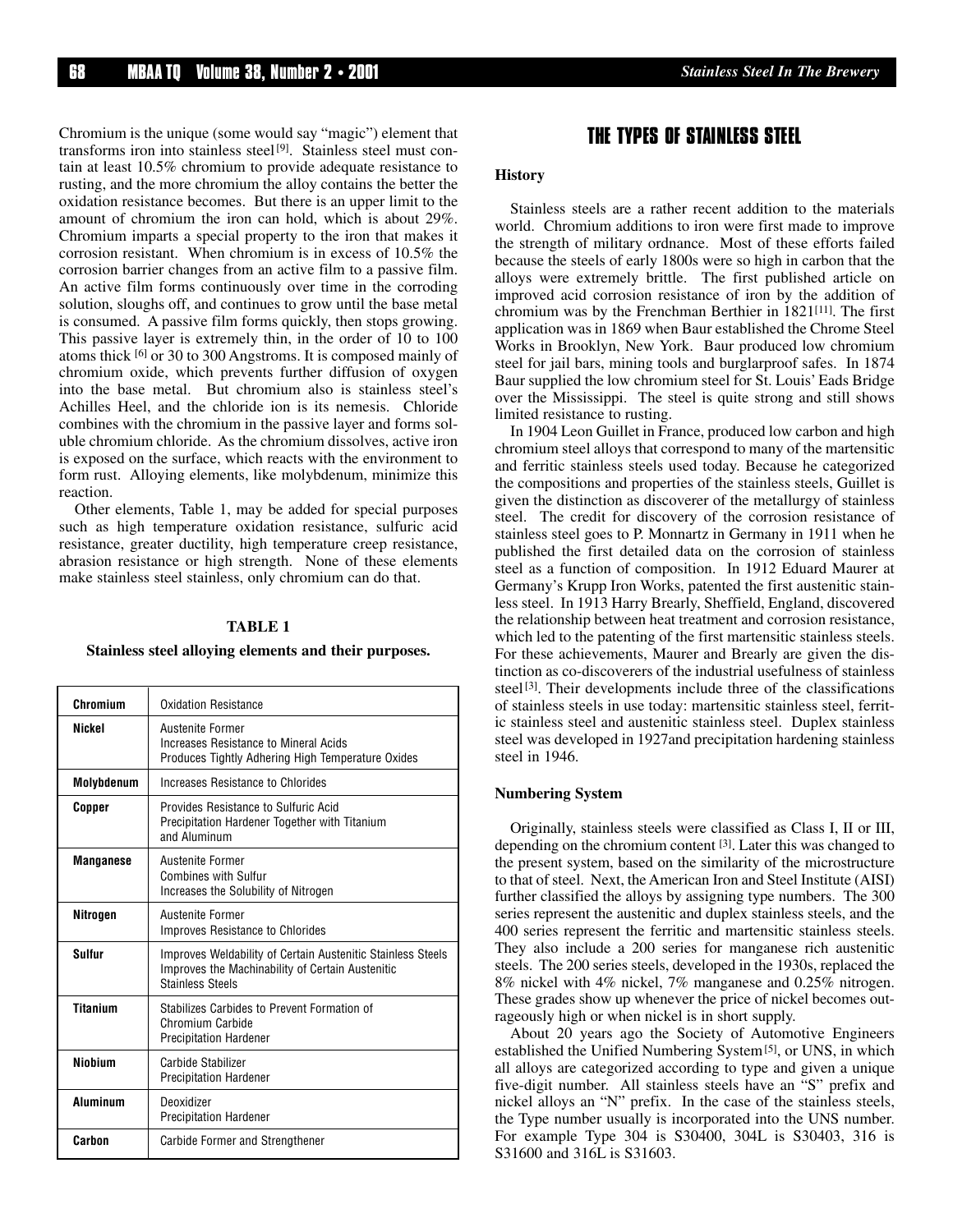#### **Stainless Steel Classification**

There are five classes of stainless steel: austenitic, ferritic, martensitic, duplex and precipitation hardening. They are named according to how their microstructure resembles a similar microstructure in steel. The properties of these classes differ, but are essentially the same within the same class. Table 2 lists the metallurgical characteristics of each class of stainless steel.

# **TABLE 2**

#### **Metallurgical Characteristics.**

| <b>Austenitic</b>                        | Non Magnetic<br>Non Hardenable by Heat Treatment<br>Single Phase from 0° K to Melting Point<br>Crystallographic Form - Face Centered Cubic<br>Very Easy to Weld |
|------------------------------------------|-----------------------------------------------------------------------------------------------------------------------------------------------------------------|
| <b>Ferritic</b>                          | Magnetic<br>Non Hardenable by Heat Treatment<br>Crystallographic Form - Body Centered Cubic<br>Low Carbon Grades Easy to Weld                                   |
| <b>Duplex</b>                            | Magnetic<br>Non Hardenable by Heat Treatment<br>Contains Both Austenite and Ferrite<br>Easy to Weld                                                             |
| <b>Martensitic</b>                       | Magnetic<br>Heat Treatable to High Hardness Levels<br>Crystallographic Form - Distorted Tetragonal<br>Hard to Impossible to Weld                                |
| <b>Precipitation</b><br><b>Hardening</b> | Magnetic<br>Crystallographic Form -<br>Martensitic with Microprecipitates<br>Heat Treatable to High Strength Levels<br>Weldable                                 |

#### **Austenitic Stainless Steels**

These are the most popular of the stainless steels because of their ductility, ease of working and good corrosion resistance<sup>[3]</sup>. All were derived from the 18Cr-8Ni stainless steels developed by Maurer. Their corrosion resistance may be compared to the rungs on a ladder, with Type 304 on the first rung, and the other grades occupying the successive rungs. The most common grade is Type 304/304L, which makes up over 60% of all the stainless steel made in the United States today. Other grades are developed from the 18–8 base by adding alloying elements to provide special corrosion resistance, improved properties or better weldability. For example, adding titanium to Type 304 makes Type 321, the workhorse of the intermediate temperature materials. Adding 2% molybdenum to Type 304 makes Type 316, which has better chloride corrosion resistance. Adding more chromium gives Type 310, the basis for high temperature applications. The major weakness of the austenitic stainless steels is a susceptibility to chloride stress corrosion cracking, but increasing the nickel to above 35% greatly reduces this problem. Table 3 lists the characteristics of the austenitic stainless steels and gives some examples of these alloys.

#### **TABLE 3**

#### **Austenitic Stainless Steels.**

| <b>Characteristics</b> | Non Magnetic, Usually<br><b>Very Ductile</b><br>Work Hardenable<br>Lower Strength<br>Not Subject to 885° F (475° C) Embrittlement<br>Not Subject to Ductile - Brittle Temperature Range<br>Not Subject to Hydrogen Embrittlement<br>Will Chloride Stress Corrosion Crack |
|------------------------|--------------------------------------------------------------------------------------------------------------------------------------------------------------------------------------------------------------------------------------------------------------------------|
| <b>Examples</b>        | Type 304, 304L, 304H, 304N, 304LN, 321, 347<br>Type 316, 316L, 316H, 316N, 316LN, 316Ti<br>Type 317, 317L, 317LM, 904L<br>AL6XN®, 254SM0®, 25-6Mo®, 1925hMo®<br>Type 308, 309, 310                                                                                       |

#### **Ferritic Stainless Steels:**

Until the early 1980s these alloys were not very popular because their inherent high carbon content made them extremely brittle and imparted relatively poor corrosion resistance<sup>[3]</sup>. Alloy research in the late 1960s, using vacuum electron beam melting, led to a new group of alloys called the "Superferritic Stainless Steels", of which E-Brite 26-1® was the first. Then in the late 1970s a new steel refining technique called Argon Oxygen Decarburization, or AOD, was developed. This technique, together with the addition of titanium or niobium, allowed the commercial development of extremely corrosion resistant grades. Today, SEA-CURE® Stainless, one of the most popular superferritic alloys, is widely used in any application with high chloride, especially marine applications since its corrosion resistance in seawater is essentially the same as titanium's. The most popular ferritic stainless steel is Type 409, a 10.5% Cr alloy with no nickel, used mostly in automotive exhaust systems. Ferritic stainless steels are essentially resistant to chloride stress corrosion cracking, have high strength, and grades like SEA-CURE Stainless have the highest modulus of elasticity of the common engineering alloys, making them highly resistant to vibration. Table 4 lists characteristics, properties and types of these alloys. One property, the  $885^{\circ}F (475^{\circ}C)$ embrittlement, limits the thickness of many of these alloys to

### **TABLE 4**

#### **Ferritic Stainless Steel.**

| <b>Characteristics</b> | Magnetic<br><b>High Ambient Temperature Strength</b><br>Low Work Hardening<br>Resistant to Chloride Stress Corrosion Cracking<br>Subject to $885^{\circ}F(475^{\circ}C)$<br>Embrittlement as low as $600^{\circ}$ F (315 $^{\circ}$ C)<br>Subject to Hydrogen Embrittlement<br>Subject to Ductile-Brittle Temperature Embrittlement |  |
|------------------------|-------------------------------------------------------------------------------------------------------------------------------------------------------------------------------------------------------------------------------------------------------------------------------------------------------------------------------------|--|
| <b>Examples</b>        | Type 405, 409<br>Type 430, 430Ti, 439<br>Type 444, E-Brite 26-1 <sup>®</sup><br>SEA-CURE <sup>®</sup> Stainless, Alloys 29-4, 29-4C <sup>®</sup> , 29-4-2                                                                                                                                                                           |  |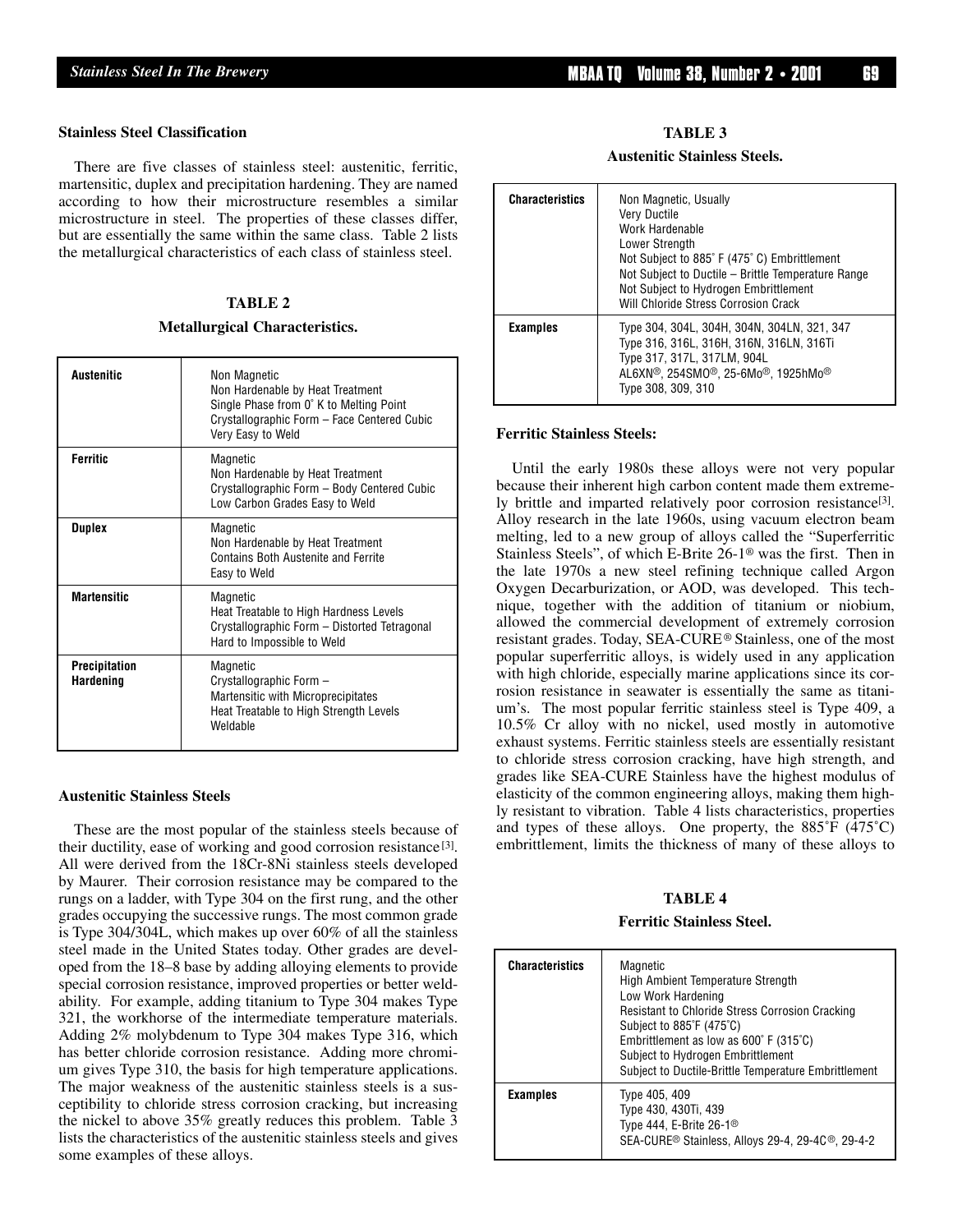about 0.125 inches (3 mm), so as attractive as the properties are, they cannot be used for heavy sections as brew kettles. However, they can be used as wallpaper, or liners.

#### **Martensitic Stainless Steel:**

These were the first stainless steels developed because of the inability to obtain low carbon steel [3]. Basically, they are stainless tool steels because they have the same hardening and tempering mechanisms. These grades are very common, from the blade in your pocket Swiss Army knife to the scalpel the surgeon uses when he makes that first incision for a heart by-pass operation. They are used in bearing races for corrosion resistant bearings and in areas where erosion-corrosion is a problem. Martensitic stainless steels are not especially corrosion resistant, barely as good as Type 304, but they are far better than the carbon steels they replace. Like carbon tool steels, martensitic stainless steels derive their excellent hardness from the carbon added to the alloy. The ability to maintain edge integrity comes from their high hardness and corrosion resistance. Table 5 lists the characteristics and some examples of these alloys.

#### **TABLE 5**

# **Martensitic Stainless Steels.**

| Characteristics | Magnetic<br>Metallurgical Structure is Martensite<br>Heat Treatable to Very High Strengths and Hardness -<br><b>Stainless Tool Steel</b><br>Difficult to Weld |
|-----------------|---------------------------------------------------------------------------------------------------------------------------------------------------------------|
| Examples        | Types 410, 420<br>Types 440A, 440B, 440C                                                                                                                      |

#### **Duplex Stainless Steel:**

Although these alloys were developed in 1927, their usefulness was not realized until the  $1960s^{3}$ . They are characterized by having both austenite and ferrite in their microstructure, hence the name "duplex". They exist in the narrow nickel range of about  $4 - 7\%$ . Microstructure wise, a ferrite matrix with islands of austenite characterizes the lower nickel grades, and an austenite matrix with islands of ferrite characterizes the higher nickel range. When the matrix is ferrite the alloys are highly resistant to chloride stress corrosion cracking and when the matrix is austenitic the alloys are sensitive to chloride stress corrosion cracking. High strength, good corrosion resistance and good ductility characterize them. One alloy, Carpenter 7-Mo PLUS®, has the best corrosion resistance to nitric acid of any of the stainless steels because of its very high chromium content and duplex structure. Table 6 lists the characteristics, properties and examples of these alloys.

#### **Precipitation Hardening Stainless Steel**

These steels represent the latest development of the special stainless steels and, most likely, represent the area where future alloy development will take place. The common precipitation hardening grades have the corrosion resistance of Type 304

#### **TABLE 6**

#### **Duplex Stainless Steels.**

| Characteristics | Magnetic<br><b>Contains Both Austenite and Ferrite</b><br><b>High Strength</b><br>Subject to 885°F (475°C) Embrittlement<br>as Low as 600° F (315° C)<br>Subject to Hydrogen Embrittlement<br>Subject to Ductile-Brittle Temperature Embrittlement<br><b>Resistant to Chloride Stress Corrosion Cracking</b><br>if Ferritic Network |  |
|-----------------|-------------------------------------------------------------------------------------------------------------------------------------------------------------------------------------------------------------------------------------------------------------------------------------------------------------------------------------|--|
| Examples        | <b>Alloy 2205</b><br>Carpenter 7-Mo PLUS <sup>®</sup><br>Ferralium 255 <sup>®</sup> , Alloy 2507                                                                                                                                                                                                                                    |  |

stainless steel, but many of the newer grades have outstanding corrosion resistance. The alloys are somewhat soft and ductile in the solution-annealed state, but when subjected to a relatively low precipitation hardening temperature, ~1000˚F (540˚C), strength more than doubles and they become very hard [3]. The metallurgical structure of the common grades is martensitic, but some of the special high nickel grades are austenitic. The strengthening mechanism comes from the formation of submicroscopic precipitates, which are compounds of aluminum, copper, titanium or molybdenum. These precipitates provide resistance to strain exerted on the structure. The precipitates are so small they can be observed only at extremely high magnifications with special electron microscopes. The hardening mechanism may be understood by the analogy of a deck of cards to a block of steel. If the steel is in the annealed state, a force on the steel easily causes distortion, the same as a force on the deck of cards causes the cards to slide easily in response to the force. If the block of steel is given a thermal aging treatment, small precipitates form, like sprinkling sea sand between the cards in the deck. Now it takes much more force to cause the cards to move, so the material is much stronger. The primary application for precipitation hardening steels is where high strength, weight restrictions and corrosion resistance is required. Aerospace and military applications have dominated the applications in the past, but new uses in instrumentation and fluid control are being developed. Table 7 lists the characteristics and some examples of these alloys.

#### **TABLE 7**

#### **Precipitation Hardening Stainless Steel.**

| <b>Characteristics</b> | Magnetic<br>Extremely High Strength After<br><b>Precipitation Heat Treatment</b><br>Reasonably Ductile in Solution Annealed Condition<br>Corrosion Resistance Similar to Type 304 |
|------------------------|-----------------------------------------------------------------------------------------------------------------------------------------------------------------------------------|
| <b>Examples</b>        | 17-7PH®, 17-4PH®, 13-5PH®, 15-8PH®<br>Custom 450 <sup>®</sup> , Custom 455 <sup>®</sup> ,<br>AM 350 <sup>®</sup> . AM 355 <sup>®</sup>                                            |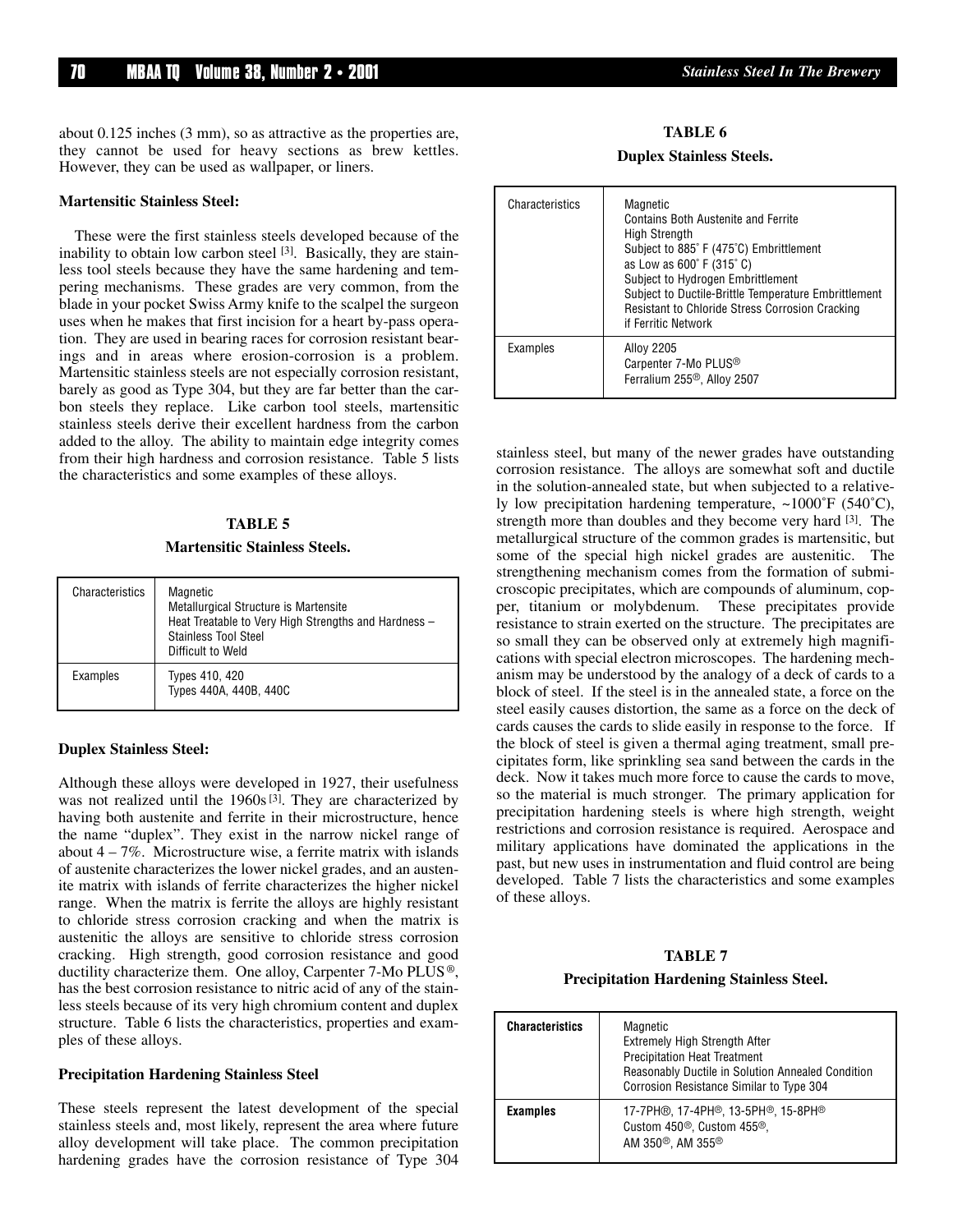#### **Strength and Heat Treatment**

Table 8 compares the strength of selected alloys within the various classes of stainless steel. Alloy strength is controlled by the chemical composition and the metallurgical structure. Only the martensitic and precipitation hardening stainless steels can be heat treated to obtain higher strength. Strengthening of the austenitic, ferritic and duplex grades must be achieved by cold working the structure. Heat treatment of these grades removes residual stress, and, in the case of the austenitic stainless steels, reduces the probability of chloride stress corrosion cracking, and dissolves any undesirable metallurgical phases that may be present.

Heating and cooling must be done with caution. Be very careful using acetylene, MAP or propane torches to heat the stainless steel. If a reducing flame is used, excessive carbon may be transferred to the metal, resulting in the formation of chromium carbide, and ultimately failure of the part.

Before heat-treating a particular grade of stainless steel, always refer to the heat treatment instructions for that alloy. For example, slow cooling a high carbon austenitic stainless steel from the solution anneal temperature may lead to precipitation of chromium carbide. This will result in poor corrosion resistance and low ductility. Holding a ferritic or duplex stainless steel within the 885˚ F (475˚C) temperature range, which can be as low as  $600^{\circ}$  F (315 $^{\circ}$  C), may lead to brittleness at room temperature. Heating high chromium, high molybdenum austenitic stainless steel to a temperature below the specified minimum heat-treating temperature may lead to precipitation of deleterious second phase compounds along the grain boundaries. When placed in service these alloys may corrode or fail because of low ductility problems. Always check the characteristics of the alloy before attempting any type of heat treatment.

#### **The Basics of Corrosion**

What is corrosion? Technically, it is the tendency of a metal to return to its most stable thermodynamic state that with the most negative free energy of formation. More simply stated, it is a chemical reaction of the metal with the environment to form an oxide, nitride, carbonate, sulfate or other stable compound. Corrosion is expensive, costing the industrial nations more than \$3 Billion a year. Corrosion affects every facet of our life, especially in the brewery. Hot water lines pit and stress corrosion crack and must be replaced. Brew kettles crack in service. Chemical tanks pit and crevice corrode. Welds corrode and leak, leaving a deposit of rust and lime over everything. In most cases a different alloy, material, coating or impressed current can solve the problem.

It is absolutely essential to determine the cause of failure so replacement parts can be made from the proper alloy to prevent future failures. When a failed part is replaced with the same

| <b>TABLE 8</b>                                                               |
|------------------------------------------------------------------------------|
| Properties of Stainless Steel Alloys, ASTM Minimums Unless Otherwise Stated. |

| Alloy                                          | <b>UNS</b>    | <b>Ultimate</b> | Yield         | Elongation, %  | <b>Modulus of</b> | <b>Hardness</b> |
|------------------------------------------------|---------------|-----------------|---------------|----------------|-------------------|-----------------|
|                                                | <b>Number</b> | Strength, psi   | Strength, psi | <b>Minimum</b> | <b>Elasticity</b> | <b>Typical</b>  |
| <b>Austenitic Stainless Steels</b>             |               |                 |               |                |                   |                 |
| Type 304                                       | S30400        | 75.000          | 30.000        | 35             | 29.000.000        | 80 RB           |
| Type 304L                                      | S30403        | 70,000          | 25,000        | 35             | 29,000,000        | 75 RB           |
| Type 316                                       | S31600        | 75.000          | 30,000        | 30             | 28.000.000        | 80 RB           |
| Type 316L                                      | S31603        | 70.000          | 25,000        | 35             | 28,000,000        | 80 RB           |
| AL-6XN®                                        | N08367        | 112.000         | 53,000        | 50             | 27.000.000        | 90 RB           |
| <b>Ferritic Stainless Steels</b>               |               |                 |               |                |                   |                 |
| Type 430                                       | S43000        | 60.000          | 30,000        | 20             | 29,000,000        | 85 RB           |
| Type 439                                       | S43035        | 60.000          | 30.000        | 20             | 29.000.000        | 90 RB           |
| Type 409                                       | S40900        | 55.000          | 30.000        | 20             | 29,000,000        | 85 RB           |
| SEA-CURE <sup>®</sup>                          | S44660        | 90.000          | 75,000        | 25             | 31,500,000        | 95 RB           |
| <b>Duplex Stainless Steels</b>                 |               |                 |               |                |                   |                 |
| <b>Alloy 2205</b>                              | S31803        | 90,000          | 65,000        | 25             | 29,000,000        | 30 RC           |
| 7Mo PLUS <sup>®</sup>                          | S32950        | 90.000          | 70.000        | 20             | 29.000.000        | 30 RC           |
| Alloy 255                                      | S32550        | 110.000         | 80,000        | 15             | 30.500.000        | 32 RC           |
| Martensitic Stainless Steels, Maximum Strength |               |                 |               |                |                   |                 |
| Type 410                                       | S41000        | 190,000         | 150,000       | 15             | 29,000,000        | 41 RC           |
| Type 420                                       | S42000        | 240.000         | 200.000       | 5              | 29.000.000        | 55 RC           |
| Type 440C                                      | S44050        | 280.000         | 270.000       | $\overline{2}$ | 29,000,000        | 60 RC           |
| <b>Precipitation Stainless Steels</b>          |               |                 |               |                |                   |                 |
| 17-7 PH                                        | S17700        | 210.000         | 190.000       | 5              | 32.550.000        | 48 RC           |
| 17-4 PH                                        | S17400        | 190,000         | 170,000       | 8              | 28,500,000        | 45 RC           |
| Custom 455 $\circledR$                         | S45500        | 230.000         | 220.000       | 10             | 29.000.000        | 48 RC           |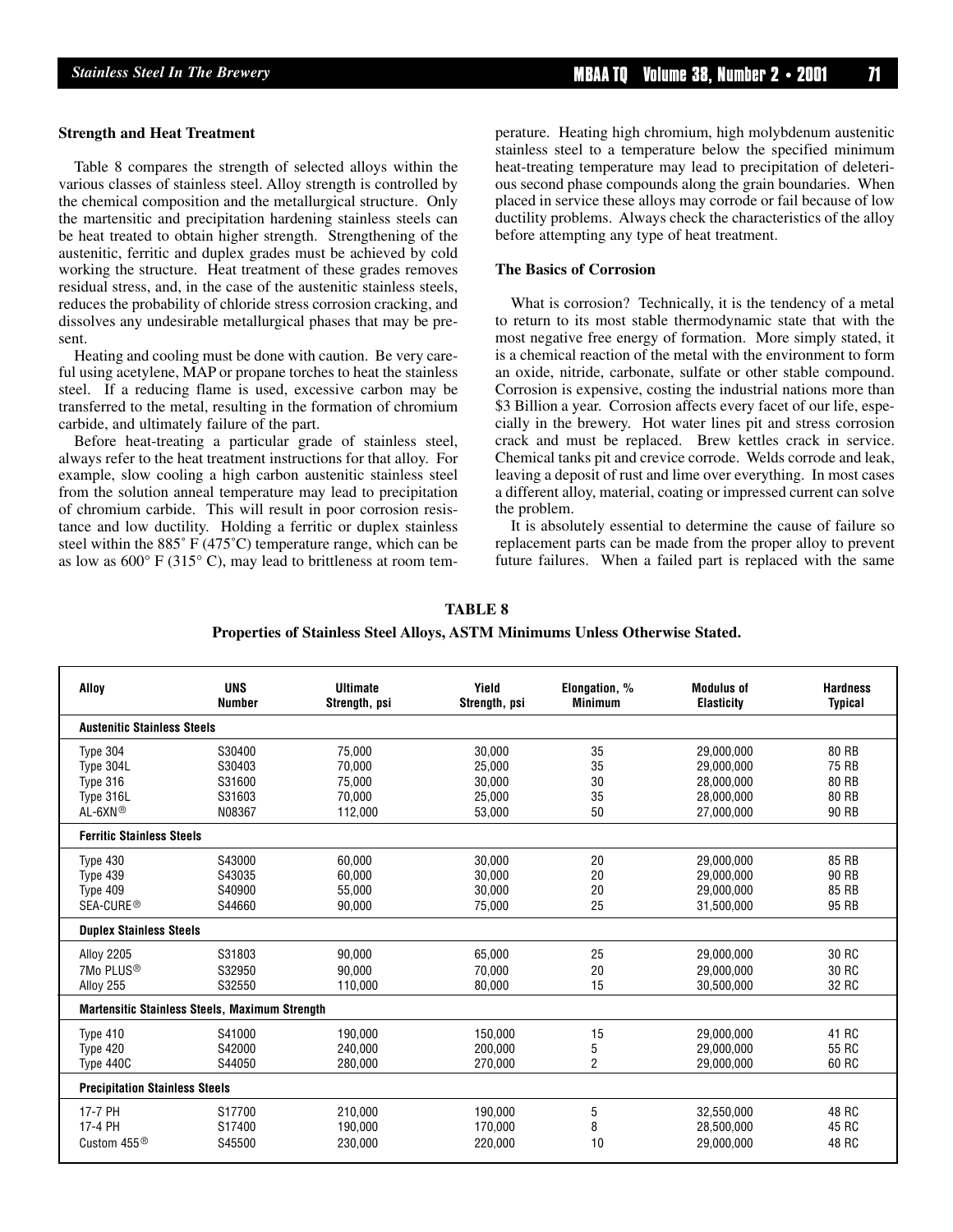alloy the same type of failure will happen again. Albert Einstein said it best: "We can't solve problems by using the same kind of thinking we used when we created them." For example, if a control valve is made from Type 304L stainless steel and it fails by chloride stress corrosion cracking, replacing with the same alloy will assure failure the same way. If we change the alloy, perhaps to a 6% Mo stainless steel, such as AL-6XN®, the valve may last for the lifetime of the system.

Corrosion can be broadly classified in two forms: where the metal dissolves chemically, and where the metal dissolution is electrically driven [1]. Abrasion, fretting and erosion sometimes are classified as corrosion mechanisms, but technically they are a mechanical metal removal process as compared to a chemical removal process. Chemical reaction may accompany the mechanical removal process to speed up the dissolution, but the chemical reaction will fit into the two basic forms. Some authorities list other types of corrosion, but the other types generally are modifications of one of the existing corrosion forms. A correct alloy choice for one type of corrosion mechanism may be entirely the wrong choice for another. Therefore, a proper diagnosis of the failure is essential to make the correct material choice.

Within these two basic classifications there are five types of corrosion:

- 1. General or uniform corrosion
- 2. Intergranular corrosion
- 3. Galvanic corrosion including pitting and crevice corrosion
- 4. Stress corrosion cracking
- 5. MIC or microbiologically induced corrosion

Many times a metal starts to corrode by one mechanism, for example pitting corrosion, and then fails by a second mechanism, stress corrosion cracking.

#### **General or Uniform Corrosion**

Uniform corrosion occurs over large areas of the metal surface. This is the most common form of corrosion for steel and copper. It is the easiest form of corrosion to measure and service lifetime is easy to calculate. This is the only form of corrosion that may be accurately calculated for lifetime before failure and the only corrosion mechanism in which increased section thickness gives longer life. This type of corrosion is expressed by a corrosion rate, usually reported as mpy (mils per year), mm/y (millimeters per year) or ipm (inches per month). This type of corrosion may be minimized in the active metals by painting the surface and unexpected failures can be avoided by periodic inspections. You never want to paint a passive metal for reasons to be explained later.

Over time both carbon steel and copper will thin because of uniform corrosion. Every time a copper or carbon steel system is acid cleaned, the metal walls are thinned because of uniform corrosion. Stainless steel, on the other hand, is subject to general corrosion in some acids and salt solutions, but not subject to general corrosion in water; therefore no data are available.

Uniform corrosion can be reduced or even prevented by proper selection of the alloy. Certain elements make stainless steel more resistant to different media. For example, high chromium imparts oxidation resistance. Therefore look for high chromium for use with nitric acid or other oxidizing acids, the higher the chromium the better. High chromium is useful for high temperature oxidation resistance, so any stainless steel is better than carbon steel in elevated temperature applications. High copper in stainless steel improves resistance to sulfuric acid, as with Carpenter 20Cb-3® Stainless Steel. High nickel gives resistance to reducing acids and produces a tightly adhering oxide film in high temperature oxidation.

A useful tool in illustrating corrosion resistance is the "Y" of corrosion, Figure 1. This chart divides the alloys into three classes: those resistant to oxidizing acids on the left, those resistant to reducing acids on the right, and those resistant to a mixture of the two are in the center. Oxidizing acids oxidize the metals they come in contact with and the acids are reduced in the process. Reducing acids simply dissolve the metal and release hydrogen in the process. Corrosion resistance increases as you move up the chart, indicating relative corrosion resistance.



#### **FIGURE 1**

**The "Y" of corrosion. Increasing chromium content on the left means increasing corrosion resistance to oxidizing acids such as nitric, citric or oxalic. Increasing alloy content on the right indicates increasing resistance to halide ions or reducing acids such as hydrochloric. When both the chromium and molybdenum content increase, as in the center, resistance to both environments increase.**

By using the published tables of general corrosion rates it is possible to determine the resistance of a given alloy to a given environment. The Corrosion Data Survey or the computer program "Corsur", both published by the National Association of Corrosion Engineers, Houston, Texas, are excellent resources. Alloy selection can be simplified, or at least narrowed down using these tables. But, be warned, significant research may be required to come up with the best alloy

Corrosion tables are based on isocorrosion curves. An isocorrosion curve for type 316 stainless steel in sulfuric acid is presented in Figure 2. This curve shows the variation in corrosion rate with temperature and concentration. Similar curves are available for most alloys in many media and generally are available from reputable material producers.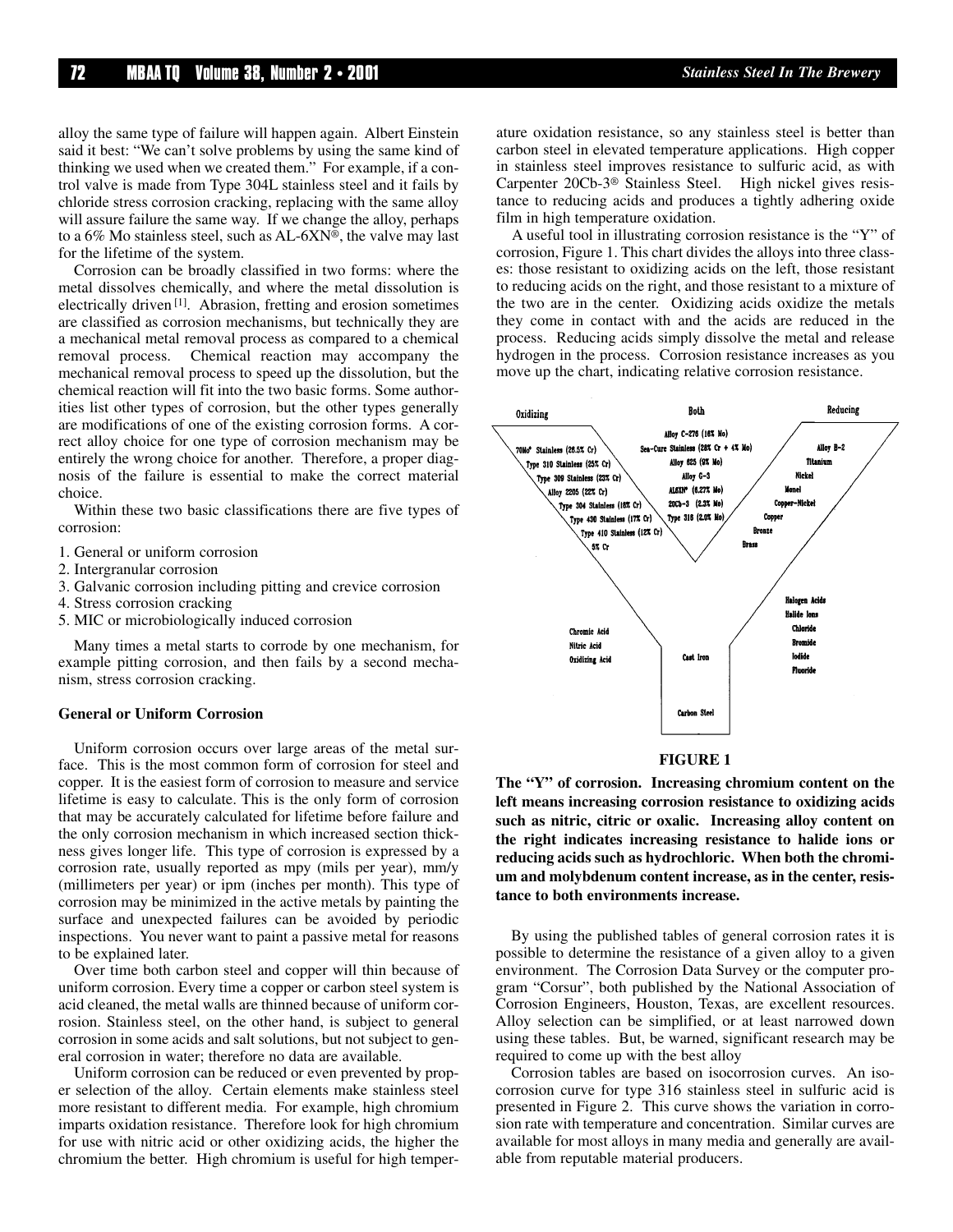

#### **FIGURE 2**

**Isocorrosion curve for Type 316 stainless steel in sulfuric acid at temperatures up to 350°F (175°C). The boiling point line indicates where the sulfuric acid - water mixture boils. Mils per year is 0.001 inches per year.**

#### **Galvanic Corrosion**

Galvanic corrosion occurs whenever two electrically different metals are connected in a circuit and are in an electrically conductive solution; it requires three conditions: two metals that differ in the galvanic or electromotive series; an electrically conductive path between the metals; and both metals submerged in a conductive solution. A variation of galvanic corrosion can occur with passive film metals. If the alloy loses the passive film in one spot, then it becomes active in that area. Now the metal has both passive and active sites on the same surface.

#### **TABLE 9**

#### **A Simplified Galvanic Series of Metals and Alloys.**

| Metal                                         | Volts                                       | <b>Corresponding Alloy</b>                                                                   |  |  |  |
|-----------------------------------------------|---------------------------------------------|----------------------------------------------------------------------------------------------|--|--|--|
|                                               | <b>Corroded End (Anodic or Least Noble)</b> |                                                                                              |  |  |  |
| Magnesium                                     | $-1.55$                                     | Magnesium                                                                                    |  |  |  |
| <b>Aluminum</b>                               | $-1.33$                                     | Aluminum                                                                                     |  |  |  |
| Zinc.                                         | $-0.76$                                     | 7inc                                                                                         |  |  |  |
| Iron                                          | $-0.44$                                     | Steel, iron, Stainless Steel (Active),<br>Alloy C (Active)                                   |  |  |  |
| Nickel                                        | $-0.23$                                     | Nickel (Active), Alloy 600 (Active),<br>Allov B-2                                            |  |  |  |
| Hydrogen                                      | 0.00                                        |                                                                                              |  |  |  |
| Copper                                        | $+0.34$                                     | Brass, Copper, Monel, Nickel (Passive),<br>Alloy 600 (Passive), Stainless Steel<br>(Passive) |  |  |  |
| Silver                                        | $+0.80$                                     | Silver                                                                                       |  |  |  |
| Gold                                          | $+1.36$                                     | Gold                                                                                         |  |  |  |
| <b>Protected End (Cathodic or Most Noble)</b> |                                             |                                                                                              |  |  |  |

This is mechanism for pitting and crevice corrosion. Table 9 is a list of materials and their relative position in the galvanic series. This table allows selection of metal pairs that are galvanically compatible. In general, when an anode, for example aluminum, is connected to a cathode or noble metal in salt water, for example stainless steel, the anode will corrode and the cathode will be unaffected. The navy protects its ships by installing a sacrificial anode in hulls. But there is another factor called area relationship. If the anode is very large, such as a vessel wall, and the cathode is small, like a bolt head, the galvanic action is slight. But if the anode is small and the cathode is large, the anode will corrode very rapidly.

#### **Pitting Corrosion**

Pitting corrosion is a form of galvanic corrosion where the chromium in the passive layer is dissolved leaving an active site with corrosion prone iron. The voltage difference between the passive and active layer on austenitic stainless steel is about +0.78 volts. Acid chloride is the most common cause of pitting in stainless steel. Chloride reacts with chromium to form the very soluble chromium chloride, CrCl<sub>3</sub>. Thus, chromium is removed from the passive layer leaving only the active iron. As the chromium is dissolved, the electrically driven chlorides bore into the stainless steel creating a spherical, smooth wall pit, Figure 3. The residual solution in the pit is ferric chloride,  $FeCl<sub>3</sub>$ , which is very corrosive to stainless steel. This is the reason fer-



#### **FIGURE 3**

**A typical chloride pit in stainless steel. These pits usually are spherical and have smooth walls. Magnification 250X.**

ric chloride is used as a corrosion test for stainless steel. When molybdenum and/or nitrogen is added as an alloying element in stainless steel, the pitting corrosion resistance improves. An attempt to quantify the effect of alloying elements resulted in an equation called the pitting resistance equivalent number or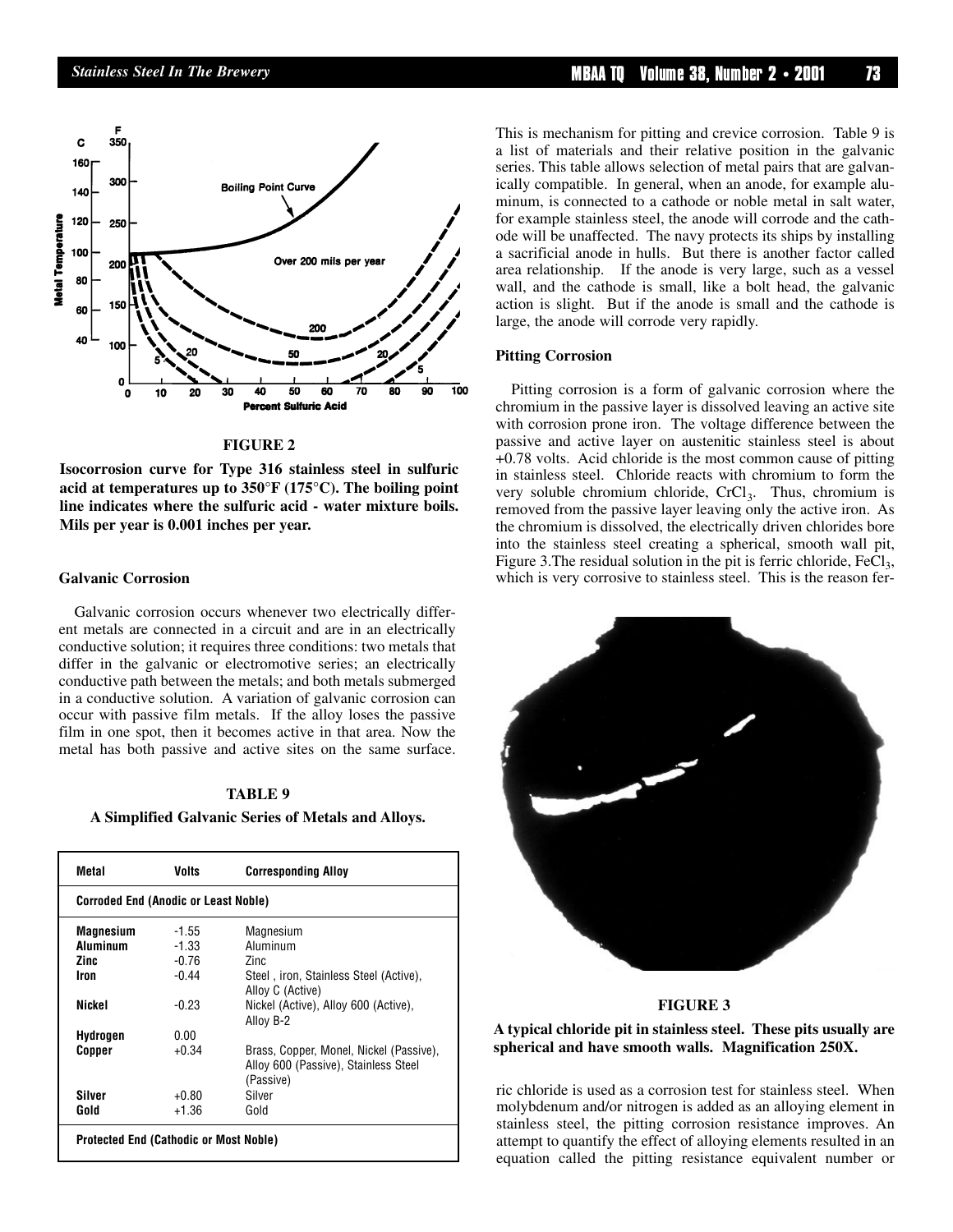PREN [4]. It has a number of different coefficients, but the most common equation [2] is:

#### **PREN** =  $\%$ Cr + 3.3( $\%$ Mo) + 16( $\%$ N)

A PREN of 32 is considered a minimum for seawater pitting resistance.

Three factors influence pitting corrosion: chloride content, pH and temperature. In general, the higher the temperature and chloride content and the lower the pH, the greater the probability of pitting. For a given chloride content, a higher temperature and a lower pH influence pitting, and conversely, a lower temperature and a higher pH reduce pitting. The worst conditions occur with acid chlorides (acidic environments containing the ion Cl<sup>-</sup>, such as low-pH waters with sodium chloride or calcium chloride at concentrations above 70 mg/L and in brewkettles, hot water tanks, similar hot environments), and less dangerous conditions occur with alkaline or high pH chlorides. Pitting can occur rapidly once it starts. For example, under the right conditions of chloride content, pH and temperature, a Type 304 tube with a 0.035-inch (0.89 mm) wall will pit through in less than 8 hours.

Increasing the molybdenum in the alloy produces greater resistance to pitting. Therefore high molybdenum – high chromium alloys generally provide the best pitting resistance. Figure 4 shows the relationship of pitting, molybdenum content, pH and chloride content. Table 10 lists alloys within the molybdenum contents shown on the graph. The molybdenum line represents the point where pitting starts, above the line pitting occurs, below the line no pitting. This is the threshold below which pitting corrosion will not take place, and the higher above the threshold, the more rapidly pitting occurs. This chart is very helpful in determining the amount of chloride and pH that can be tolerated for a given alloy class.



**FIGURE 4**

**Pitting corrosion as a function of chloride content, pH and molybdenum content of austenitic chromium – nickel alloys. Temperature range 150 - 180° F (65 - 80° C). Pitting is not as problem below the line, but may be severe above the line.**

**TABLE 10 Alloy Grades according to Molybdenum Content.**

| Molybdenum Content | Applicable Alloys                                                            |
|--------------------|------------------------------------------------------------------------------|
|                    | Types 301, 302, 303, 304, 304L, 304N,<br>304LN, 305, 308, 309, 310, 321, 347 |
| 2                  | Types 316, 316L, 329,                                                        |
| 3                  | Types 317, 317L                                                              |
| 3.5                | Alloy 825                                                                    |
|                    | Alloy 904L, Types 317LM, 317LMN                                              |
| հ                  | AL-6XN®, 25-6Mo®, 254SMO®,                                                   |
|                    | Alloy G, Alloy G-3                                                           |
|                    | Alloy 625                                                                    |
|                    |                                                                              |

#### **Crevice Corrosion**

Crevice Corrosion is another form of galvanic corrosion that occurs when the corroding metal is in close contact with anything that makes a tight crevice. The tighter the crevice, the worse the crevice corrosion potential. Crevice corrosion usually is the first to occur and is predictable as to when and where it will take place. Like pitting, a conductive solution must be present, and the presence of chloride makes the reaction proceed at a faster rate. Crevice corrosion depends on the environmental temperature, alloy content, and metallurgical category of the alloy. Also, there is a relationship between the tightness of the crevice and the onset time and severity of corrosion. For example, one should never wrap stainless steel pipe with neoprene and tightly clamp it in a pipe hanger, especially if airborne chlorides are present. The pipe will crevice corrode under the neoprene. There is a critical crevice corrosion temperature (CCCT) below which corrosion won't occur, but will above. Figure 5 is a plot of the PREN versus CCCT and metallurgical category. Table 11 lists the PREN for some of the more common alloys.

#### **TABLE 11**

#### **PREN Number for Various Alloys**

| <b>Metallurgical Category</b> | Alloy                           | <b>PREN</b> |
|-------------------------------|---------------------------------|-------------|
| <b>Austenitic</b>             | Type 304, 304L                  | 18.0        |
|                               | Type 304N, 304LN                | 19.6        |
|                               | Type 316, 316L                  | 22.6        |
|                               | Type 316N, 316LN                | 24.2        |
|                               | Type 317, 317L                  | 27.9        |
|                               | Type 317LMN                     | 31.8        |
|                               | $AL-6XN^{\circledR}$            | 42.7        |
|                               | Alloy 625                       | 46.4        |
|                               | Alloy C-276                     | 73.9        |
|                               | $20Cb-3®$                       | 25.6        |
| Duplex                        | Alloy 2205                      | 30.5        |
|                               | 7-MoPLUS <sup>®</sup>           | 31.7        |
| <b>Ferritic</b>               | SEA-CURE <sup>®</sup> Stainless | 49.5        |
|                               | Type 430                        | 16.0        |
|                               | Type 439                        | 17.0        |
|                               | Type 444                        | 23.3        |
|                               |                                 |             |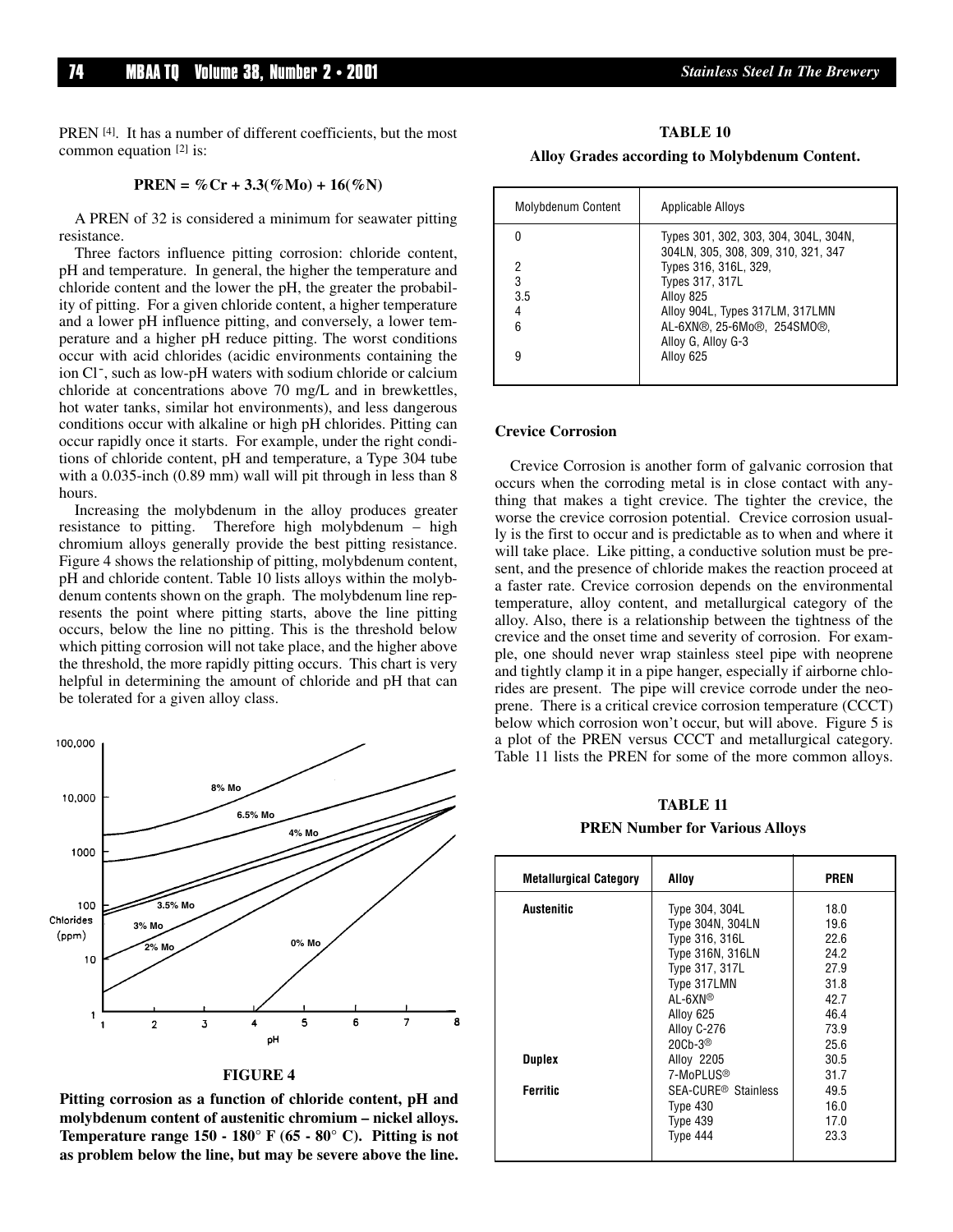



**PRE-Number (Cr+3.3 Mo + 16N)**

#### **FIGURE 5**

**Critical crevice corrosion temperature (CCCT) as a function of the PREN number and alloy type. CCCT will not occur below the temperature indicated, but will above. Tests made**

These values are based on the lower composition value for each alloy addition; therefore the results are conservative. The greater the difference between the CCCT and the operating temperature, the greater the probability that crevice corrosion will occur. This chart is very useful in determining the effect of temperature on corrosion indicating the approximate temperature where pitting corrosion begins.

The effect of temperature on pitting corrosion is not as clearcut as that for crevice corrosion. But, by adding approximately  $100^{\circ}$  F (60 $^{\circ}$ C) to the CCCT will give the approximate temperature where pitting starts.

A variation of crevice corrosion was observed in pitting and stress corrosion cracking of a hot water piping system in a brewery [10]. The cause was later traced to the presence of carbon dioxide, which was added to the water to adjust pH after cold lime softening. This mechanism was later explained by the carbon dioxide bubbles, which collected chloride ions by electrophoreses, collecting on the inside pipe surface and forming a low pH crevice<sup>[7]</sup>, which formed the pits.

#### **Intergranular Corrosion**

All metals are composed of small grains that normally are oriented in a random fashion. These grains each are composed of orderly arrays of atoms with the same spacing between the atoms in every grain. Because of the random orientation of the grains, there is a mismatch between the atomic layers where the

*Stainless Steel In The Brewery* **MBAA TQ Volume 38, Number 2 • 2001 75**

grains meet. This mismatch is called a grain boundary. In a typical stainless steel product there are about 1000 grain boundaries that intersect a one-inch or 25 mm line drawn on the surface.

Grain boundaries are regions of high-energy concentration. Therefore chemical or metallurgical reactions usually begin at grain boundaries before they occur within the grains. The most common reaction is formation of chromium carbide in the heataffected zone (HAZ) during welding. These carbides form along the grain boundaries. This is called sensitization. Because the carbides require more chromium than is locally available, the carbon pulls chromium from the area around the carbon. This leaves a grain boundary zone, low in chromium, creating a new, low chromium alloy in that region as illustrated in Figure 6. Now there is a mismatch in galvanic potential between the base metal and the grain boundary, so galvanic corrosion begins. The grain boundaries corrode, allowing the central grain and the chromium carbides to drop out as grains of rusty sand. The surface of the metal develops a "sugary" appearance as illustrated in Figure 7. When a piece of metal with intergranular corrosion is dropped, the sound made is of a dull "thud" rather than a metallic ring.



#### **FIGURE 6**

**Mechanism for the formation of chromium carbide along the grain boundaries in stainless steel. The resulting area along the grain boundaries is depleted in chromium, therefore corrodes rapidly by galvanic corrosion.**



#### **FIGURE 7**

**Appearance of a stainless steel surface that has undergone intergranular corrosion. This surface sometimes is called "sugared". Magnification 50X.**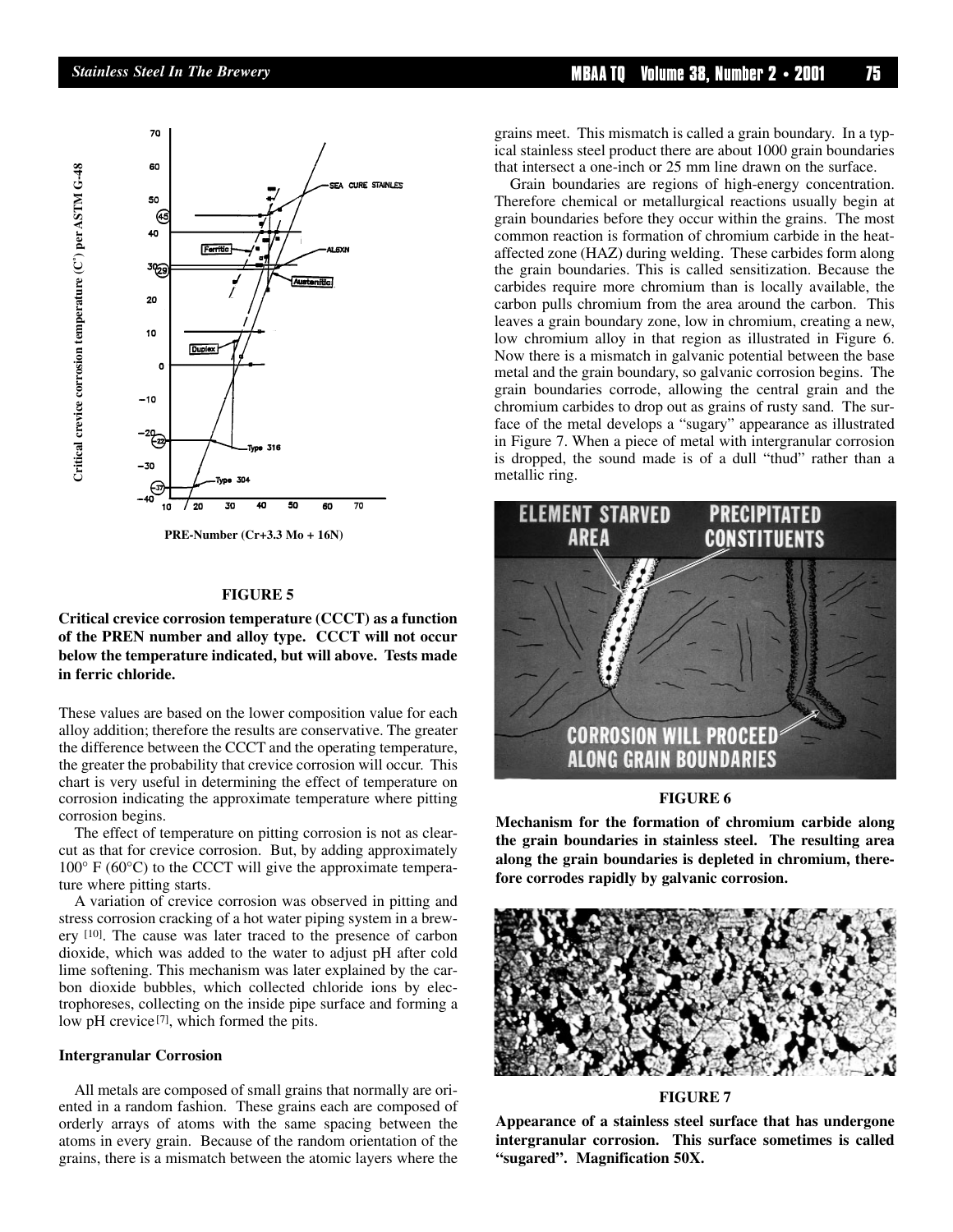Pipe and component welds in older breweries most often fail by this mechanism. Failures are characterized by leaks developing in the heat-affected zone along the grain boundaries. Then stress corrosion cracking sets in and leakage begins all over the pipe.

These compounds are formed when heating occurs, such as welding, heat treatment, or metal fabrication. Understanding how they form makes it relatively easy to control their formation. For example, always use a low carbon or "L" grade of stainless steel when welding is to be done. These grades are very common today, ever since the invention of argon – oxygen – decarburization (AOD) refining about 25 years ago. Almost all stainless steel is made by this method since it allows very precise control of the alloying elements, and it is possible to routinely obtain carbon levels in the range of 0.025%, a level at which no chromium carbide particles form in the HAZ during welding. These grades normally are designated as "L" grades, like Types 304L, 316L or 317L. Always use the "L" grades if there is any chance that the system will be welded. But if the part is to be used continuously at temperatures above 900° F it will still sensitize over time. The only solution is to use a "stabilized" grade, one in which titanium, columbium (niobium) or both are added to react with the carbon forming stable grains of titanium or niobium carbide, thus stabilizing the alloy. The Type 304 equivalent stabilized with titanium is Type 321, and the Type 304 equivalent stabilized with niobium is Type 347. Stabilized grades should be used whenever the steel is held for long periods in the temperature range of 800-1500˚F (425- 800˚C). Sigma or chi phase may be minimized by avoiding the temperature range where they form, or by using alloys high in nickel and nitrogen.

Figure 8 shows the effect of temperature, time and carbon content on the formation of chromium carbide. The critical point is to get past the nose, or carbide-formation curve boundary, of the carbon content curve as fast as possible. If it is not possible to cool fast enough to get past the nose of the curve, then carbide precipitation will occur. Or, if the part is to operate within the maximum upper and lower limits of the curve then carbide precipitation will occur also.



#### **FIGURE 8**

**Effect of carbon on the time required for formation of harmful chromium carbide. Carbide precipitation occurs inside the loop, to the right of the various carbon content curves.**

Chromium carbide is not the only compound that can result in intergranular corrosion. Other compounds are delta ferrite, sigma phase (a chromium-iron compound), chi phase (a chromium-iron-molybdenum compound) and several other less common compounds. Special mention should be made concerning delta ferrite. All stainless steel is compounded to have a certain amount of delta ferrite in the microstructure to minimize microcracking during cooling of the weld. The welding research council recommends a range of  $2 - 5%$  and most welds measure at 2%. However, when the delta ferrite is exposed to high chloride waters, and that includes most hot water systems in the brewery, the chloride begins to attack the delta ferrite, corroding it preferentially, and leakage occurs. An example of this is illustrated in Figure 9, where a seemingly benign water system begins to leak. The corrosion path is through the delta ferrite as seen in Figure 10. The answer is to use a lower ferrite containing steel, not an easy option, or to use a higher nickel welding wire. Any microcracks that may develop are less harmful than the corrosion potential.





#### **FIGURE 9**

**(a): Outside of a brewery CIP water supply stainless steel pipe weld where intergranular corrosion has corroded the delta ferrite phase. (b): Cutaway of elbow removed from same delivery system illustrates failures at points where weld starts and ends.**



#### **FIGURE 10**

**Appearance of a weld in which the delta ferrite was preferentially attacked by the chlorides in the water. Corrosion eventually penetrated the wall. Magnification 500X.**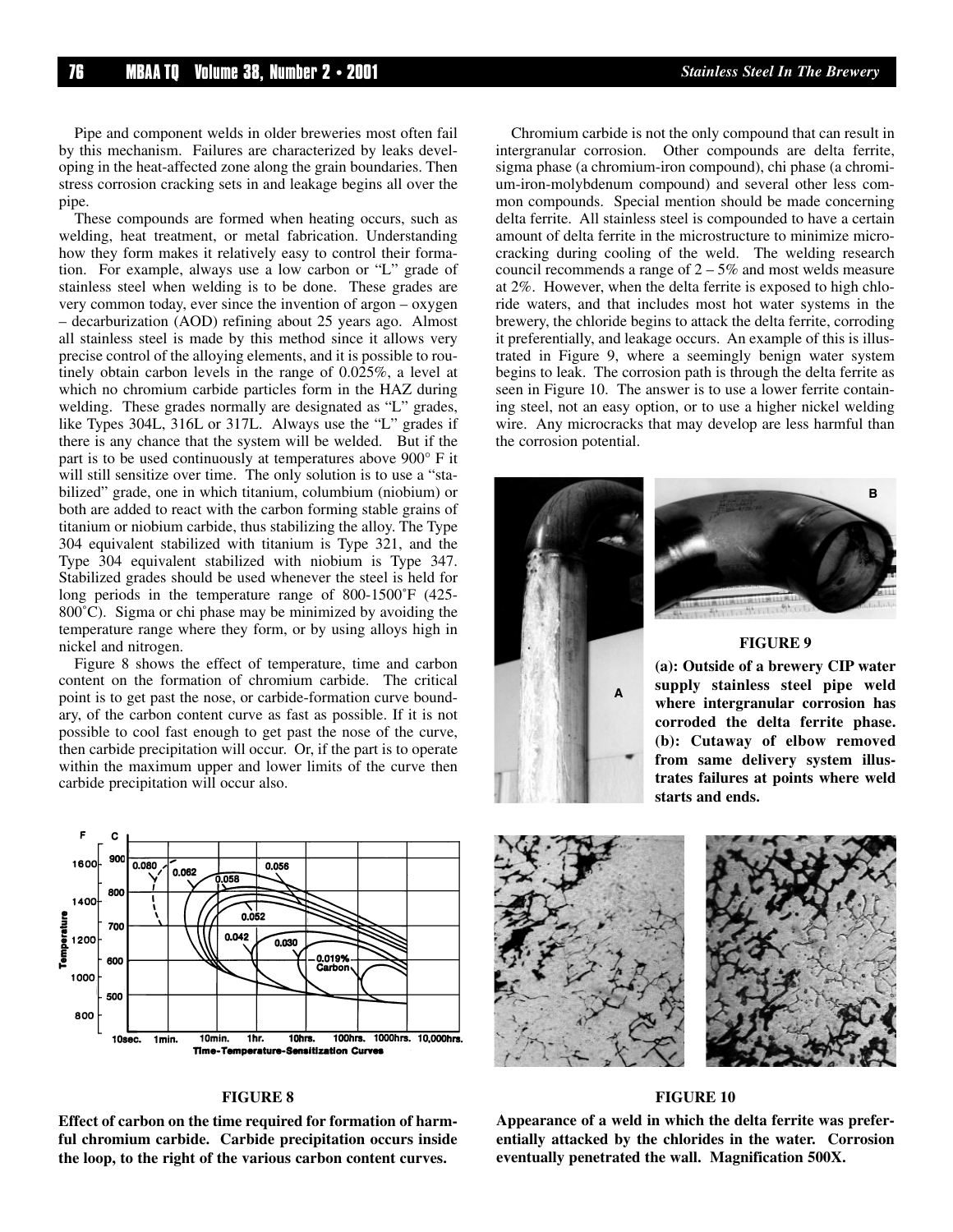#### **Stress Corrosion Cracking**

Stress corrosion cracking (SCC) is one of the most common and dangerous forms of corrosion that may develop in the brewery. Usually it is associated with other types of corrosion that create a stress concentrator that leads to cracking failure. Nickel containing stainless steel is especially susceptible to chloride induced SCC. Figure 11 indicates that maximum susceptibility is in the nickel range of about  $5 - 35\%$  and that pure ferritics, such as Types 430, 439 and 409 are immune. The point of maximum susceptibility occurs between 7 and 20 % nickel. This makes Types 304/304L, 316/316L, 321, 347, etc., very prone to such failure.



#### **FIGURE 11**

**Probability of chloride stress corrosion cracking occurring as a function of the nickel content of the alloy. Cracking will not occur below the stress corrosion cracking threshold temperature, but will above.**

Stress corrosion cracking has three components: alloy composition, environment, and the presence of tensile stress. All metals are susceptible to stress corrosion cracking as Table 12 indicates.

It doesn't take much chloride to cause failure, only a few parts per million, providing the pH is low and oxygen is present. Temperature is very important, since there is a threshold temperature below which the steel will not crack. This threshold temperature is related to the critical pitting temperature, therefore the threshold temperature increases as the molybdenum content increases. Type 304 may SCC at room temperature, Type 316 around 115˚ F (50˚ C), AL-6XN at 450˚F (240˚C) and SEA-CURE Stainless at 750° F (400˚ C).

| TABLE 12 |  |
|----------|--|
|----------|--|

**Alloy sytems subject to stress corrosion cracking.**

| Alloy                                                                              | <b>Environment</b>                                                                                  |
|------------------------------------------------------------------------------------|-----------------------------------------------------------------------------------------------------|
| <b>Aluminum Base</b>                                                               | • Air<br>• Seawater<br>• Salt and Chemical Combinations                                             |
| <b>Magnesium Base</b>                                                              | • Nitric Acid<br>• Caustic<br>$\bullet$ Salts<br>• Coastal Atmospheres                              |
| <b>Copper Base</b>                                                                 | • Ammonia & Ammonium Hydroxide<br>• Amines<br>• Mercury                                             |
| <b>Carbon Steel</b>                                                                | • Caustic<br>• Anhydrous Ammonia<br>• Nitrate Solutions                                             |
| <b>Martensitic and</b><br><b>Precipitation Hardening</b><br><b>Stainless Steel</b> | • Seawater<br>• Chlorides<br>• Hydrogen Sulfide Solutions                                           |
| <b>Austenitic Stainless Steel</b>                                                  | • Chlorides, Both Inorganic and Organic<br>• Caustic Solutions<br>• Sulfurous and Polythionic Acids |
| <b>Nickel Base</b>                                                                 | • Caustic above 600° F (315° C)<br>• Fused Caustic<br>• Hydrofluoric Acid                           |
| <b>Titanium</b>                                                                    | • Seawater<br>• Salt Atmospheres<br>• Fused Salt                                                    |

The stress component is more subtle. The stress must be tensile and it must exceed the yield strength of the component. This sounds simple enough, but anytime the part is bent, straightened or when any physical exertion is made to place the material into a fixed shape, the yield strength is exceeded. Next we complicate the picture by stress multiplication factors. If a pit or other sharp notch is present, then the residual stress is multiplied by several times, resulting in a stress far in excess of the tensile yield strength. Thus, SCC usually starts with pitting or crevice corrosion as a precursor by forming a stress concentrator.

When the cracks form, they usually are transgranular as illustrated in Figure 12. These crack through the grain. Cracking occurs rapidly, and progresses through the grain, terminating in a feathery cluster of small cracks. This is a characteristic that distinguishes SCC from other types of cracking. Using microprobe analysis, or electron dispersive spectroscopy (EDS), on the crack surface to look for the presence of chlorine gives conclusive evidence that SCC has occurred.

Brewery failures are most often associated with SCC. This usually is because of the wide use of Type 304/304L, chloride in the water and elevated temperature of the system. Most often this occurs in the hot water piping, but occasionally it happens in other locations. An example of this is a brew kettle that began to show multiple leaks after several years' service. Figure 13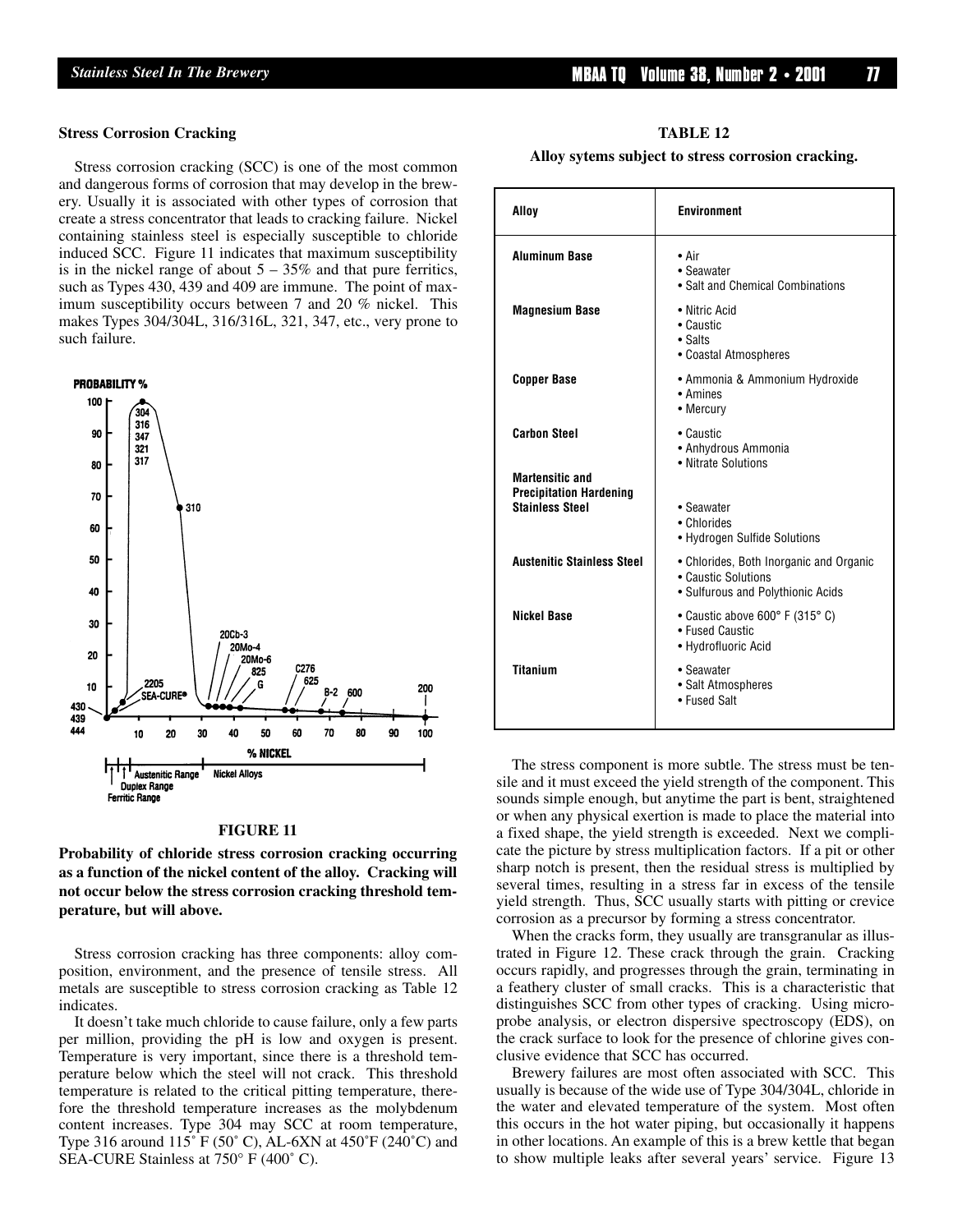shows the extensive weld repairs attempted on the kettle, and once made, only to begin to leak again. Figure 14 shows why the weld repair failed, namely because the welds were not deep enough to cover the cracks on the inside of the vessel. The only recourse, once cracking begins, is to replace the steel with a



**FIGURE 12**

**Polished and etched cross section of stress corrosion cracked stainless steel, magnified 250X, showing the transgranular cracks and feathery appearance of the crack tips.**





#### **FIGURE 13**

**a): A weld repair over a crack on the outside of a brew kettle. The initial cracking was because of chloride stress corrosion cracking. The weld repair failed because cracks were still present on the interior surface, which acted as stress risers to once again caused cracking. (b): Closeup of the external surface. (c): close-up of wort-contact surface from weld repair.**



#### **FIGURE 14**

**The weld repair from Figure 13 failed because the cracks still were present on the interior of the tank. Once the kettle went back in operation the cracks continued into the weld metal and the kettle began to leak again in the same location.**

grade that is not subject to SCC, such as a duplex stainless or one with a threshold temperature above the operating temperature. Is it possible to treat the water so this type of failure will not take place? Yes, but one must be extremely careful to make sure no chlorides are present and that the Langelier Scaling Index is above the pH of the system. (see Appendix A). And if the vessel is jacketed for steam heating, then the steam must be from non chloride containing water, preferably reverse osmosis or deionized water, because chloride is carried across in the steam.

#### **Microbiologically Influenced Corrosion**

Microbiologically influenced corrosion (MIC) is a recently recognized phenomenon. Actually, it is not a separate corrosion mechanism, rather a different agent that causes corrosion of metals. It is not limited to stainless steel as Table 13 indicates. Most metals are attacked by some type of bacteria action. The mechanism usually is general or crevice corrosion under the bacterial colonies as seen in Figure 15.

In some cases, the metabolic byproducts react with the environmental solution to create a very corrosive media. An example is the reaction of chlorine in water with the manganese dioxide byproduct from gallionella bacteria on the surface of the stainless steel [8]. This reaction generates hydrochloric acid, which causes rapid pitting of many common grades of stainless steel.

One of the most common forms of MIC is the metabolic byproduct of the sulfur-fixing bacteria to produce sulfurous or sulfuric acid. These bacteria cause rapid corrosion of the lower alloy stainless steels, like Types 304L or 316L, resulting in through wall crevice corrosion under the bacteria colonies. Areas of specific concern in the brewery include the pasteurizer and brewery effluent lines, especially in the welds or drain lines. In the pasteurizer MIC corrosion usually takes place in the cooling zones along welds, but can occur in the sump tank as well.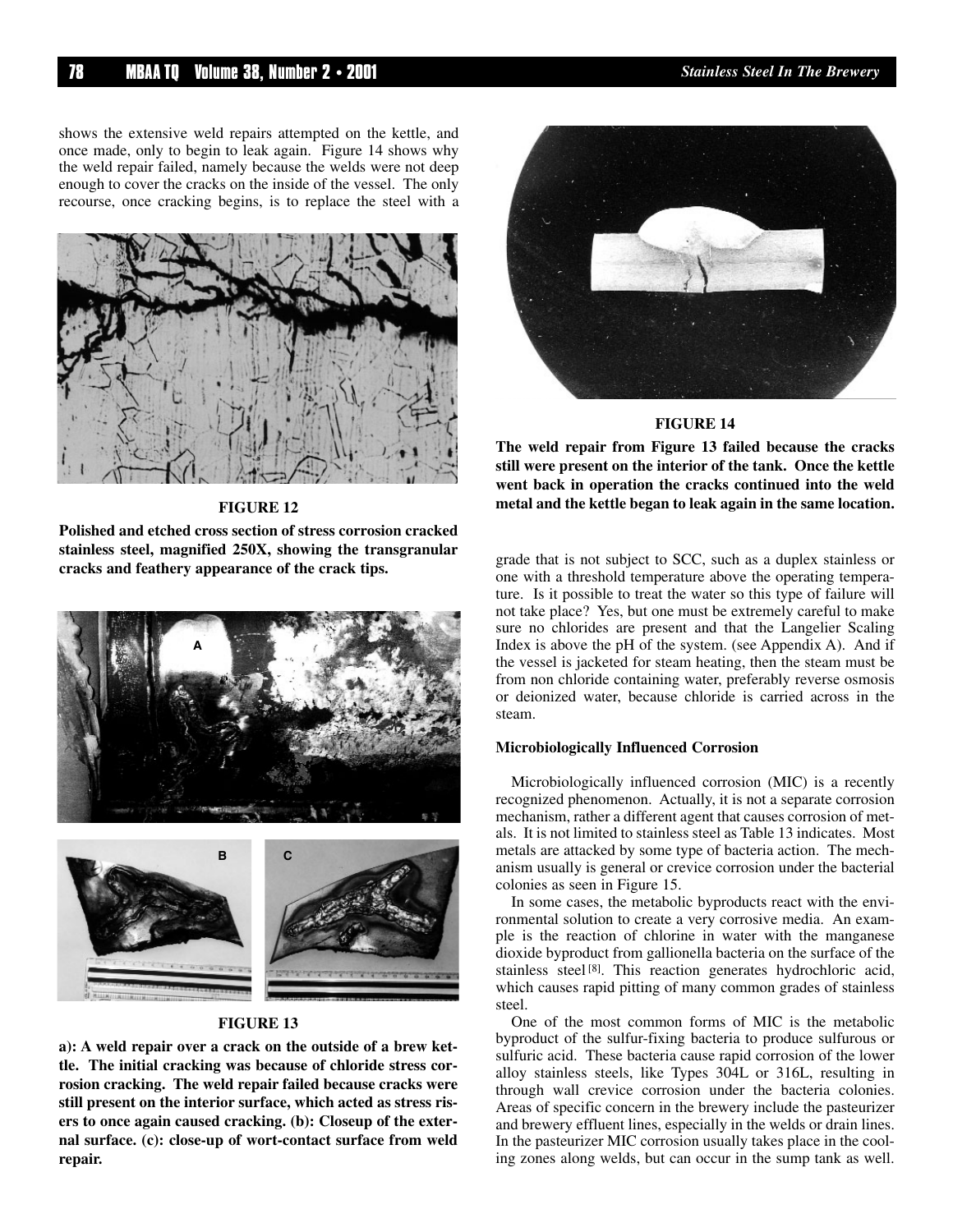#### **TABLE 13**

#### **Corrosive microorganisms and their attack of metals.**

| <b>Organism</b>                                 | Action                                                                                         | <b>Problem</b>                                                                                                                                              | <b>Metals Attacked</b>                                                                                                                                             |
|-------------------------------------------------|------------------------------------------------------------------------------------------------|-------------------------------------------------------------------------------------------------------------------------------------------------------------|--------------------------------------------------------------------------------------------------------------------------------------------------------------------|
| Desulfovibro<br>Clostridium<br>Thiobacillus     | • Hydrogen Sulfide, Sulfurous<br>and Polythionic Acid Producers<br>• (Sulfate Reducers)        | • Produces Sulfurous<br>and Polythionic acids<br>• Reduces Chromates<br>• Destroys Chlorine<br>• Precipitates Zinc                                          | • Copper, Brass and Other Copper Alloys<br>• Low Molybdenum, Low Copper Stainless Steels<br>• Iron and Steel<br>• Aluminum                                         |
| Thiobacillus                                    | • Sulfuric Acid Producer                                                                       | <b>Produces Sulfuric Acid</b>                                                                                                                               | • Copper, Brass and Other Copper Alloys<br>• Iron and Steel<br>• Low Molybdenum, Low Copper Stainless Steels<br>• Aluminum<br>• Titanium in Oxidizing Environments |
| Nitrobacter<br>Nitrosomonas                     | • Nitric Acid Producers                                                                        | • Produces Nitric Acid                                                                                                                                      | • Copper and Copper Alloys<br>• Iron and Steel<br>• Aluminum                                                                                                       |
| Gallionella<br>Crenothrix<br><b>Spaerotilus</b> | • Converts Soluble Manganese Iron<br>and Iron Compounds into Insoluble<br>and Manganese Oxides | • Manganese Dioxide Reacts<br>with Chlorine, Chlorine Dioxide,<br>Perchlorates to Produce<br><b>Hydrochloric Acid</b><br>• Iron Oxide Reduces Heat Transfer | • Low Molybdenum Stainless Steels<br>• Iron and Steel<br>• Aluminum<br>• Copper and Brass                                                                          |

The responsible bacteria usually are the sulfur fixing types. These areas should be routinely checked since the pasteurizer is too expensive to ignore.

Other than the use of bactericides such as chlorine or ozone, the usual solution is to use a 6% molybdenum alloy like AL-6XN®, a superferritic like SEA-CURE® Stainless, or the highly alloyed nickel alloys. Therefore, if MIC corrosion is taking place, use one of these alloys.



#### **FIGURE 15**

**Crevice corrosion under a confirmed sulfur fixing bacteria colony on the inside of a stainless steel tube. Magnification 5X.**

#### **Welding Stainless Steel**

Stainless steel normally is joined by welding. Welding provides high strength joints with minimum flow restrictions and prevents the major concern with screw thread joints, namely crevice corrosion. Threaded connectors form tight crevices that often corrode. However, elimination of crevices does not guarantee trouble free operation. Extreme care must be taken during welding, and many installation problems occur because the basic rules of stainless steel welding are violated. These rules include:

1. Always use high purity inert welding gases and cover gases. After welding, both the inside and outside weld surfaces and heat-affected zones should be silver, light gold or straw color at worst. If the welds or heat-affected zones are black, then the corrosion resistance has been compromised [6].

2. If two surfaces are tack welded to hold them in place prior to making the primary weld, make sure the tack welds are well purged with inert gas and free from any oxidation. Oxidation along the edges of the tack welds can lead to a leak path in the weld.

3. Always clean the surfaces prior to welding to remove all organic materials, moisture and dirt. These will react either with the chromium to produce chromium carbide or decompose during welding to create hydrogen gas resulting in porosity.

4. Always use aluminum oxide grinding wheels, not silicon carbide, for any dressing of weld surfaces. The carbide may react with the chromium, which decreases the corrosion resistance of the weld metal.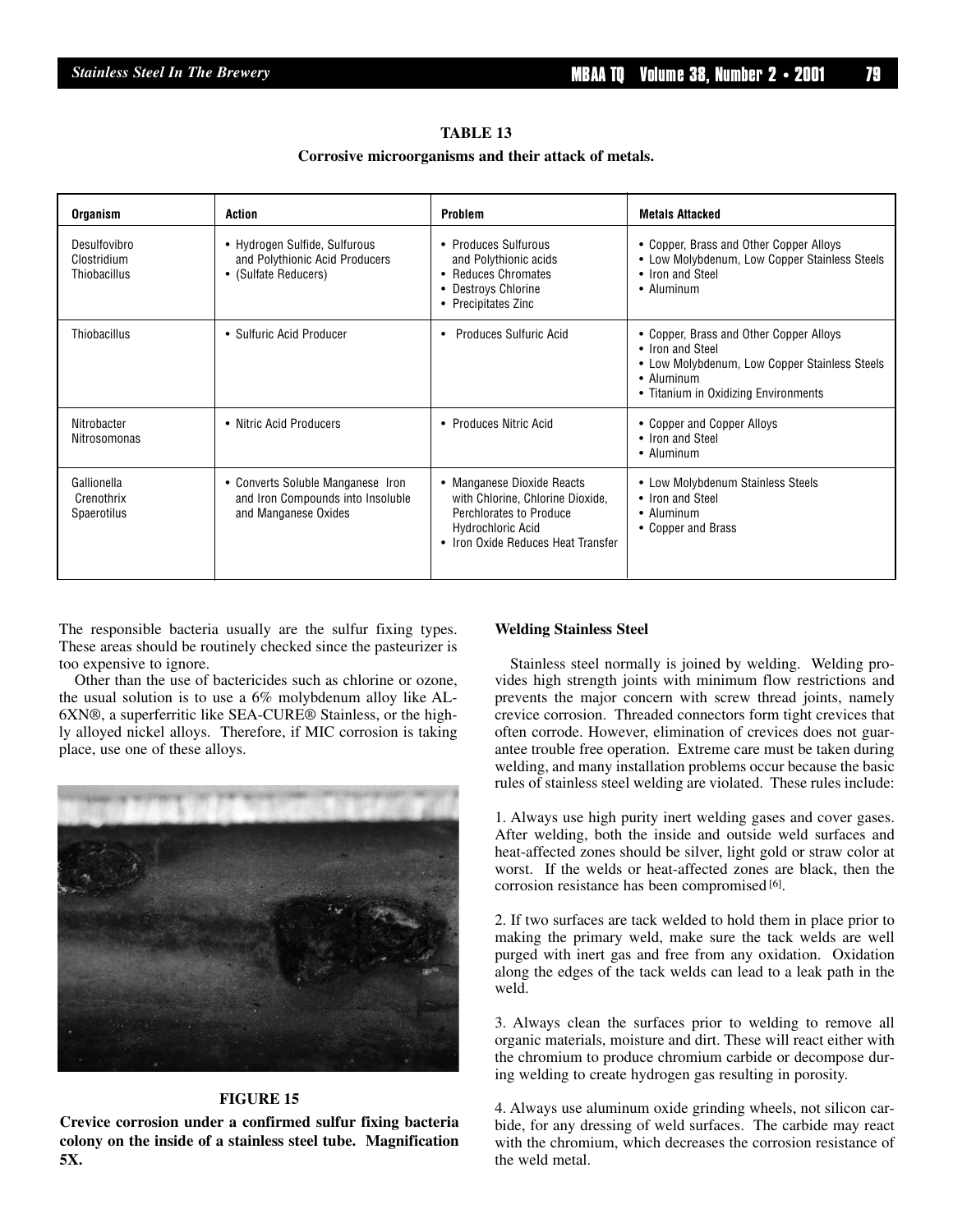5. Because stainless steel has lower heat conductivity than carbon steel, 30% less heat input generally is required. Also, the welds take longer to cool. Maintain short arc length and use staggered beads for very long welds to reduce heat input.

6. The coefficient of thermal expansion for austenitic stainless steel is higher than carbon steel, ferritic or martensitic stainless steels. Therefore, keep the base metal restraint to a minimum to prevent distortion and adding residual stress to the system.

7. If multiple weld passes are required, maintain the interpass temperatures at less than 200° F (100° C) to prevent cracking and distortion. Above all, during welding, keep the surfaces clean, dry, and well covered with an inert gas and free from oxide.

8. Avoid crater cracks by controlling the size of the termination weld pool. If crater cracks occur, remove by grinding with an aluminum oxide wheel before proceeding.

#### **Alloy Selection**

When a corrosion problem is encountered, always review the system chemistry first to determine if a change can be made to eliminate the corrosion condition. For example, if carbon steel is rapidly oxidizing in steam, is it possible to adjust the pH upward and to add hydrazine, or one of its derivatives, to combat the dissolved oxygen? If the system is being cleaned with muriatic acid (which is deadly to stainless steel) can the acid be changed to one that is more friendly to stainless steel such as nitric, citric or sulfamic? If the pH is being lowered using carbon dioxide sparging and chloride pitting occurs, can a mineral acid like sulfuric or phosphoric acid be substituted to prevent acid bubbles from forming on the surface and causing crevice corrosion?

If it is not possible to modify the environment, then the alloy must be changed. Use the following selection process to narrow down the alloy options. This same procedure can be used to select an alloy for the initial design.

1. Review the nature of the environment with respect to chemical composition, temperature, pH, and velocity. Always assume the worst-case scenario, because it usually will occur. Use the corrosion rate charts or tables to determine those alloys with the best uniform corrosion resistance. If the corroding solution is a single composition, then the selection will be rather easy. If it is a complex solution of two or more components, determine the corrosion rates in each component individually. Keep in mind that the rates may be accelerated or slowed down in such environments. Many complex solutions require the use of corrosion racks with different alloys exposed to the environment to determine the best alloy.

2. Always determine if chlorides are present. If they are, and they usually are, select the best alloy for pitting resistance as a function of pH and chloride content using the chart in Figure 4.

3. Select the proper alloy using its PREN number for the temperature based on crevice corrosion, Figure 5.

4. Determine the best carbon range to prevent intergranular corrosion using Figure 8, or use a low carbon grade as a general rule. 5. Choose the best alloy that will not stress corrosion crack based on Figure 11.

6. Consider the metallurgical and mechanical characteristics of each candidate alloy. If you are not that familiar with each alloy and its limitations, contact a reputable and qualified material producer for assistance. Many tests have been conducted in many environments and a wealth of information is available. Someone may have had the same problem and an answer may already exist. There is an alloy, material or design modification out there that will solve your problem.

# **CONCLUSION**

A review of stainless steel, the metallurgical types, properties, corrosion mechanisms selection criteria and welding guidelines for their use in breweries has been presented. This is an inductory explanation of the use of these alloys and is not intended as a comprehensive treatment of the science and engineering of stainless steel which is beyond the scope of this discussion. Appendix A presents an example of an interdisciplinary tool that may be used to evaluate the tendency for the water used in a brewery to scale and form a crevice that can lead to crevice corrosion. Appendix B presents a glossary of selected metallurgical terms used in this article. By considering the application and factors as identified within this review, the brewery can specify acceptable materials to provide a long life of excellent performance.

# **TRADEMARK ACKNOWLEDGEMENTS**

E-Brite 26-1, AL-6XN, 29-4C, AM 350, AM 355 are registered trademarks of Allegheny Ludlum Corporation

SEA-CURE is a registered trademark of Crucible Materials Corporation

Carpenter 20Cb-3, Carpenter 7-MoPLUS, Custom 450, Custom 455 are registered trademarks of Carpenter Technology Corporation

25-6Mo is a registered trademark of Special Metals Corporation

254SMO is a registered trademark of AvestaPolarit

1925hMo is a registered trademark of Krupp VDM

Ferralium 255 is a registered trademark of Haynes International 17-7PH, 17-4PH, 13-5PH, 15-8PH are registered trademarks of AK Steel Company

### **REFERENCES**

- 1. Fontana, M., Greene, N., (1978). In: Corrosion Engineering, McGraw-Hill Book Co., New York.
- 2. Kovach C. and Redmond, J., (1995), Correlations Between the Critical Device Temperature, PRE-Number, and Long-Term Crevice Corrosion Data for Stainless Steels. Corrosion 95, Nat. Assoc. Corrosion Engineers. Paper 267.
- 3. Paar, J. and Hansen, A., (1965), Introduction to Stainless Steel. Am. Soc. For Metals.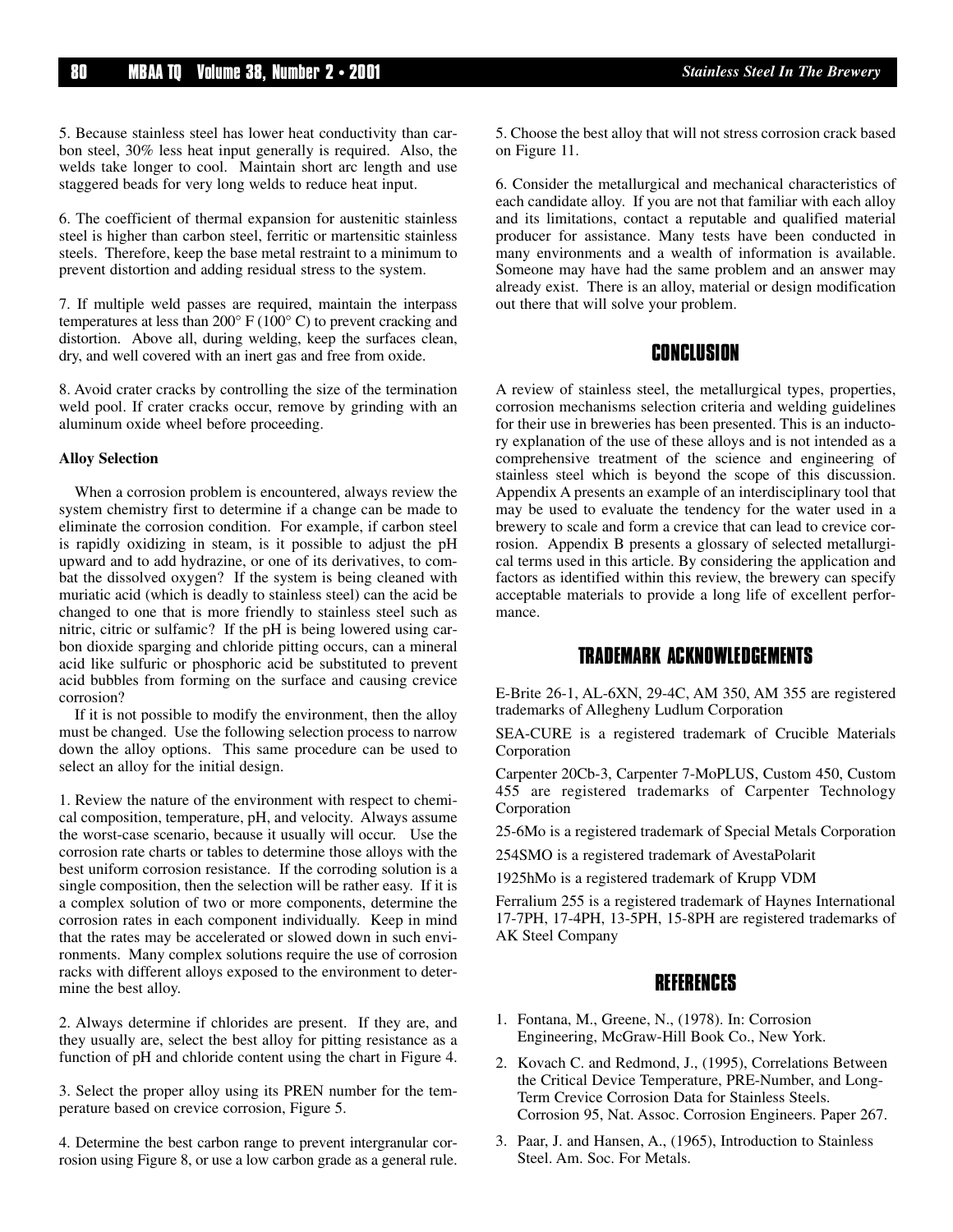- 4. Rockel, M., (1978). Use of Highly Alloyed Stainless Steels and Nickel Alloys in the Chemical Industry. ACHEMA Conference, Frankfurt, Germany.
- 5. Society of Automotive Engineers (SAE) and the American Society for Testing and Materials (ASTM), (1999). Metals & Alloys in the Unified Numbering System, 8th Edition, HS-1086/DS-56G,
- 6. Tverberg, J., (1999). Conditioning of Stainless Steel Surfaces for Better Performance. Stainless Steel World, Zutphen, The Netherlands.
- 7. Tverberg, J. and Welz, J., (1998). Carbon Dioxide Assisted Corrosion of Stainless Steel, International Water Conference. IWC-98-59, Engineer's Society of Western Pennsylvania.
- 8. Tverberg, J., Pinnow, K. and Redmerski, L., (1990). The Role of Manganese Fixing Bacteria on the Corrosion of Stainless Steel. Corrosion 90, Nat. Assoc. Corrosion Engineers. Paper 151.
- 9. Uhlig, H., (1951). The Corrosion Handbook, John Wiley & Sons, New York.
- 10. Welz, J. and Tverberg, J., (1998). Case History: Corrosion of a Stainless Steel Hot Water System in a Brewery. Materials Performance, NACE International. May Issue.
- 11. Zapffe, C., (1949). In: Stainless Steels, American Society for Metals, Cleveland, Ohio.

# **APPENDIX A**

#### **Langelier Scaling Index**

The Langelier Scaling Index (LSI) provides an indicator of calcium carbonate saturation of water. LSI approximates the base 10 logarithm of the calcite saturation level using pH and temperature as the main variables. The LSI can be interpreted as the pH change required to bring water and calcium carbonate to equilibrium at a given temperature. Water with a LSI of 1.0 is one pH unit above saturation. Reducing the pH by one unit will bring the water into equilibrium because the portion of total alkalinity present as  $CO_3^2$ <sup>-</sup> decreases as the pH decreases, according to the equilibriums described by the dissociation of carbonic acid:

$$
H_2CO_3 \longleftrightarrow HCO_3^- + H^+
$$
  

$$
HCO_3^- \longleftrightarrow CO_3^{2-} + H^+
$$

| If LSI is negative:      | No potential to scale,<br>the water will dissolve $CaCO3$ |
|--------------------------|-----------------------------------------------------------|
| If LSI is positive:      | Scale can form and $CaCO3$<br>precipitation may occur     |
| If LSI is close to zero: | Borderline potential<br>to form scale                     |

To calculate the LSI, it is necessary to know the alkalinity (as mg/L CaCO<sub>3</sub>), the calcium hardness (mg/L Ca<sup>++</sup> as CaCO<sub>3</sub>), the total dissolved solids (mg/L TDS), the actual pH, and the temperature of the water (deg C). If TDS is unknown, but the conductivity is, one can estimate mg/L TDS using the conversion table in the referenced web site.

LSI is defined as:  $LSI = pH - pH<sub>s</sub>$ 

**Where:** pH is the measured water pH  $pH<sub>s</sub>$  is the pH at saturation in calcite or calcium carbonate and is defined as:

$$
\mathrm{pH}_\mathrm{S}=(9.3+\mathrm{A}+\mathrm{B})\cdot(\mathrm{C}+\mathrm{D})
$$

**Where:** 

 $A = (Log10 [TDS] - 1) / 10$  $B = -13.12$  x Log10 (deg C + 273) + 34.55  $C = Log10$  [Ca<sup>++</sup> as CaCO<sub>3</sub>] - 0.4

 $D = Log10$  [alkalinity as  $CaCO<sub>3</sub>$ ]

#### **Example:**

Langelier Index Calculation at 25 °C (room temperature) and 82°C (rinse tank cycle).

#### **Water Analysis:**

 $pH = 7.5$  $TDS = 320$  mg/L Calcium = 150 mg/L (or ppm) as  $CaCO<sub>3</sub>$ Alkalinity = 34 mg/L (or ppm) as  $CaCO<sub>3</sub>$ 

#### **LSI Formula:**

 $LSI = pH - pHS$  $pH_s = (9.3 + A + B) - (C + D)$  where:

 $A = (Log10[TDS] - 1)/10 = 0.15$ B = -13.12 x Log10( $^{\circ}$ C + 273) + 34.55 = 2.09 at 25 $^{\circ}$ C and 1.09 at 82°C  $C = Log10[Ca^{++} \text{ as } CaCO_3] - 0.4 = 1.78$  $D = Log10[alkalinity as CaCO<sub>3</sub>] = 1.53$ 

**Calculation at 25°C:**

 $pH_s = (9.3 + 0.15 + 2.09) - (1.78 + 1.53) = 8.2$  $LSI = 7.5 - 8.2 = -0.7$ 

#### **Hence No Tendency to Scale**

Calculation at 82°C:  $pH_s = (9.3 + 0.15 + 1.09) - (1.78 + 1.53) = 7.2$  $LSI = 7.5 - 7.2 = +0.3$ 

#### **Hence Slight Tendency to Scale**

(From: http://www.corrosiondoctors.org/NaturalWaters/Langelier.htm)